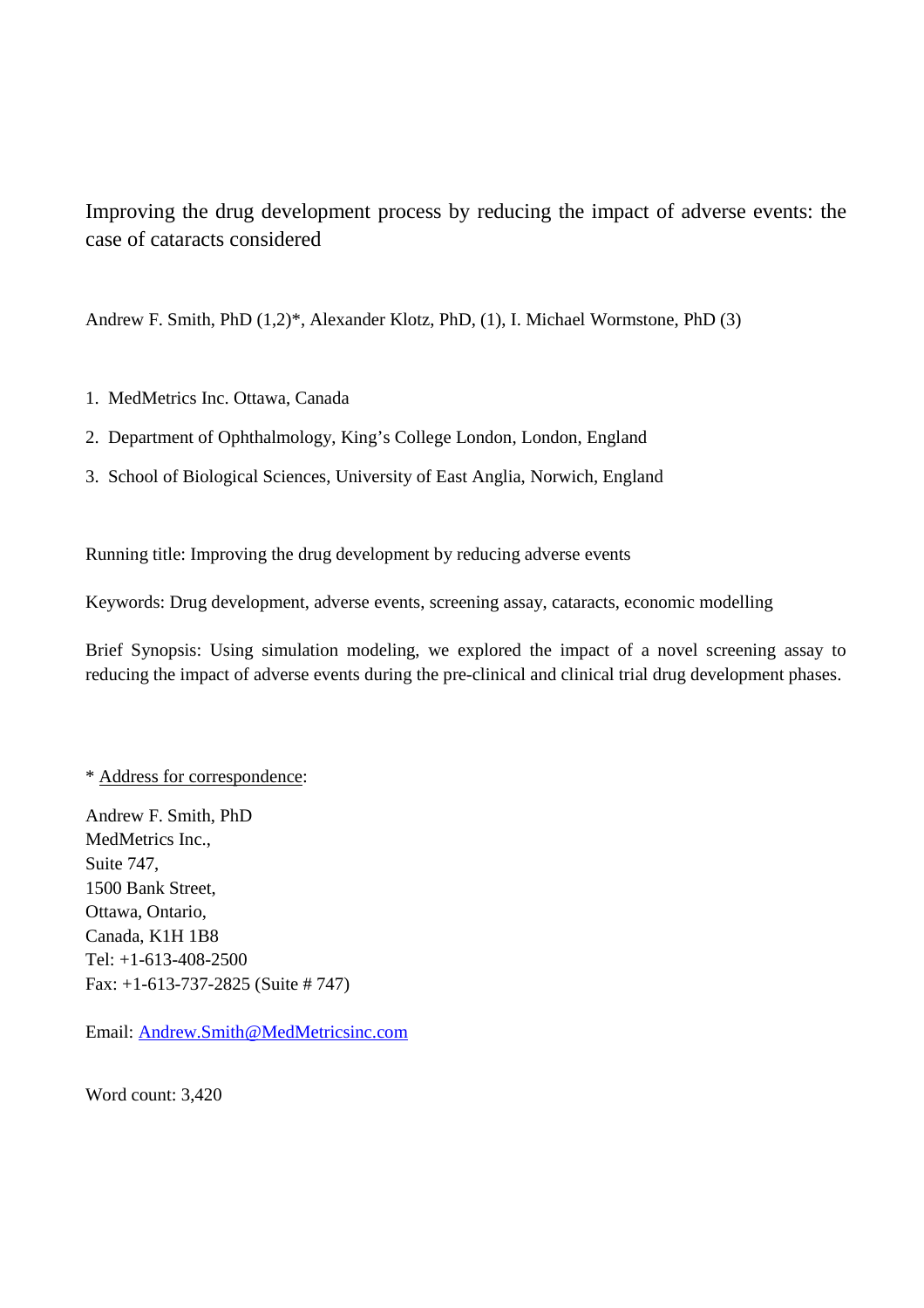# **Abstract:**

Cataract was used as a model for the prevalence and economic impact of adverse events during the drug development process. Meta-analysis revealed a reported prevalence of cataract of 12.0% (1.0-43.3%), 3.8% (2.4-12.5%), 1.0% (0.0-8.1%), 1.7% (0.0-34.8%) and 3.8% (2.3-5.7%) of compounds in Preclinical, Phase I, II, III and IV clinical trials, respectively. Utilizing a human-based in vitro screening assay to predict cataractogenic potential in man could allow better selection of novel compounds at early stage drug development. This could significantly reduce costs and ultimately increase the probability of a drug obtaining FDA approval for a clinical application.

Word count: 97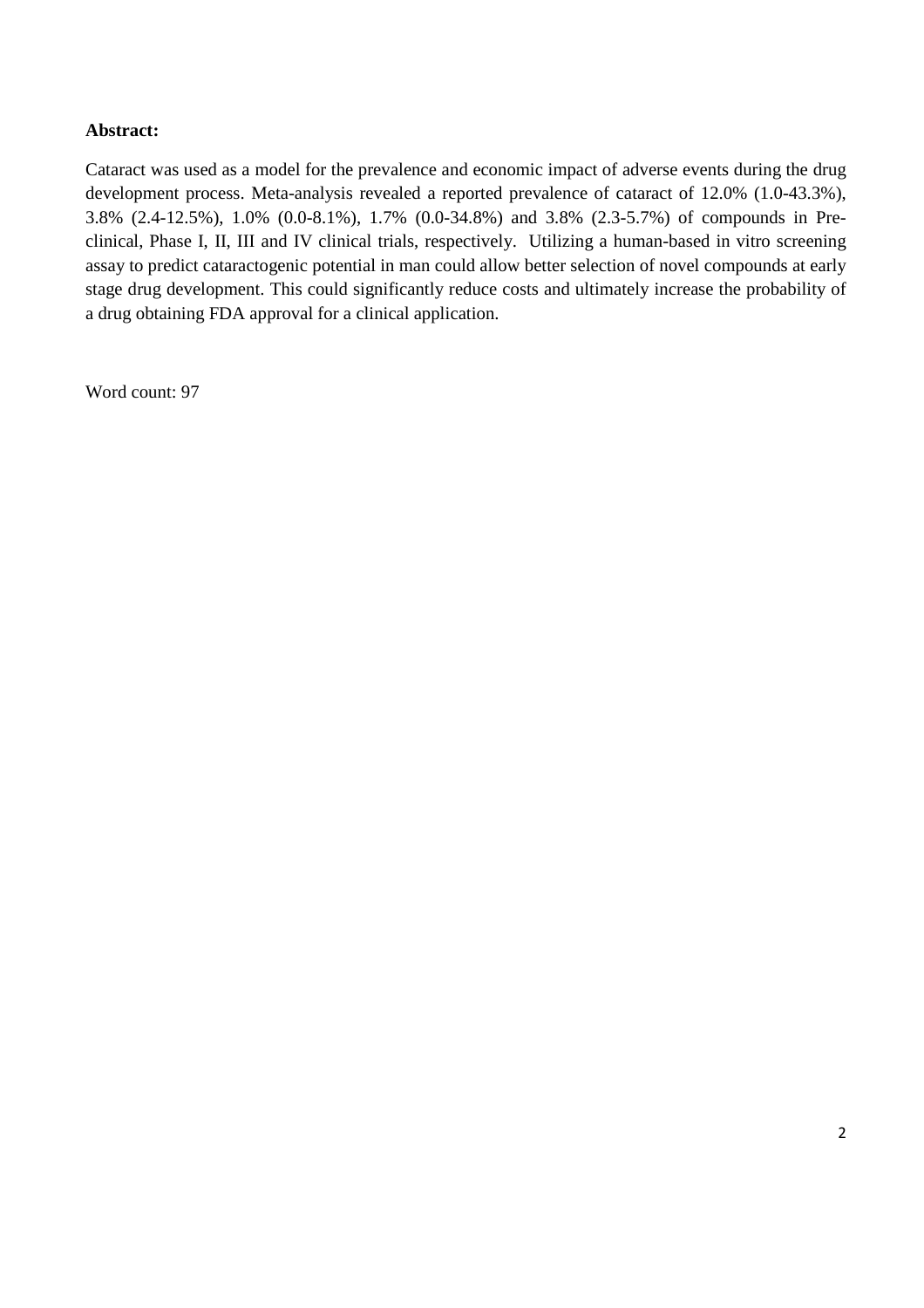#### **Background:**

Fully assessing the impact of contraindications during the traditional drug development process is notoriously difficult given that the vast majority of "negative studies" remain unpublished. Thus, existing drug development models, while producing compounds which afford clinically significant results for specific indications are also accompanied by adverse events whose treatment and management can be both extensive and expensive. If such adverse events are sufficiently severe, the drug will warrant withdrawal from the market. In the United States, for example, it has been estimated that only between 1 in 5,000 to 10,000 potential compounds receives final market approval by the Food and Drug Administration (FDA) [1]. Problems can also arise during pre-clinical animal trials, which can cessate further development of a given compound. Much of the traditional drug development process is, therefore, fraught with inefficiencies and wasted resources and requires greater refinement in candidate selection as well as greater prediction of targeted effects and the mitigation of harmful adverse events in human beings. Drug-induced cataract is one such significant adverse event for a number of systemic compounds. Moreover, cataract can arise during pre-clinical animal trials, which can result in withdrawal of that candidate from the drug development programme.

 Overall, the drug development process is comprised of a number of stages including: pre-clinical (safety and dosing studies on animals) and human clinical trials consisting of Phase I or dose-ranging safety studies, Phase II efficacy and safety studies often against placebo, Phase III efficacy and safety studies with a therapeutic dose and Phase IV or post-marketing utilisation studies of the drug. Thus, the potential for drug failure in clinical trials is an important source of both costs and a range of adverse events, such as cataract [2]. Hay *et al*, for instance, concluded that the success rates of compounds undergoing Phase I trials which ultimately received final registration was only 10% [3]. Given such a high attrition rate for compounds, the high number of adverse events stopping trials from proceeding and the high costs of drug development, it is exceedingly useful to better understand the full magnitude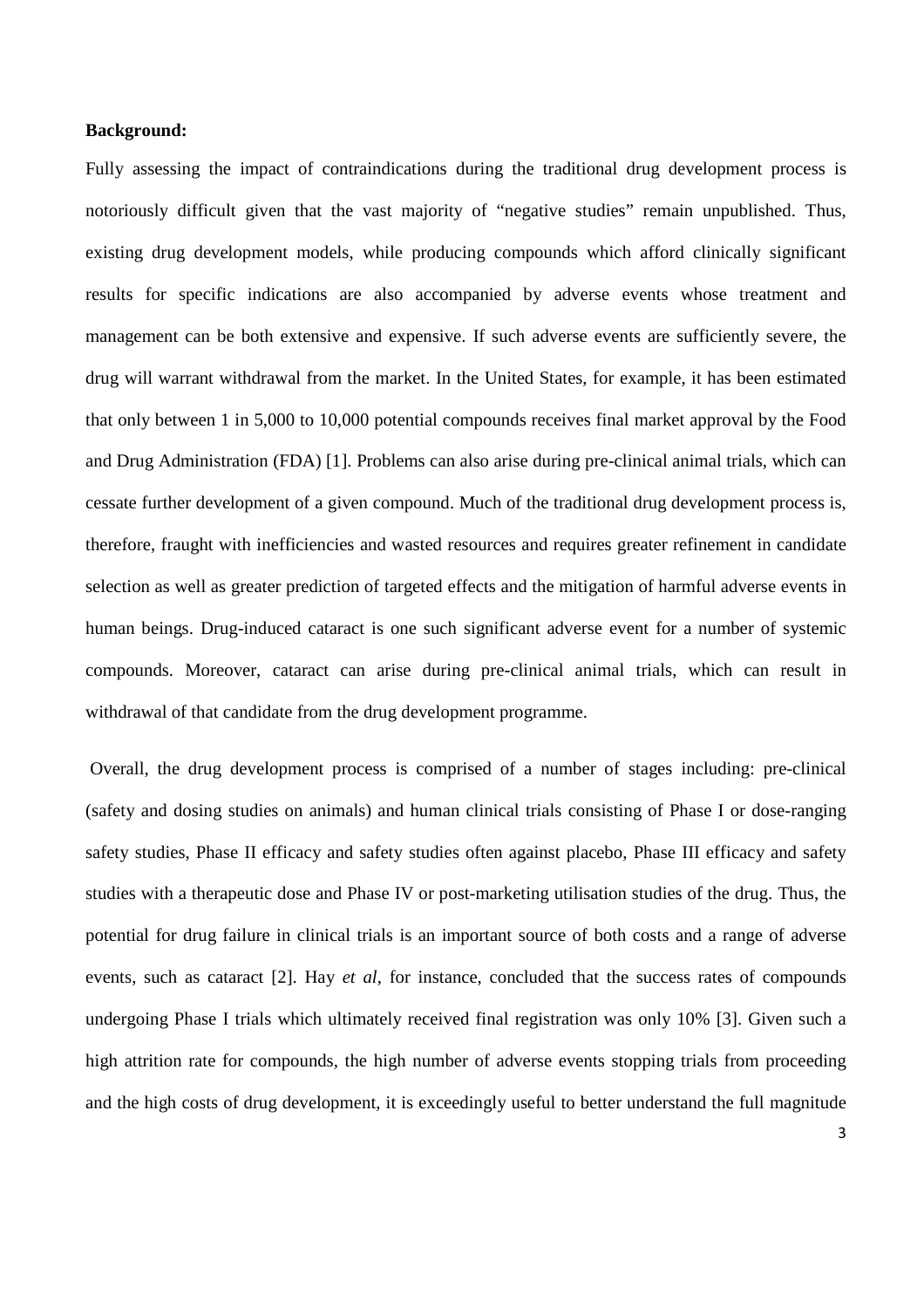and costs associated with adverse events during the drug development process as well as the potential role of an early stage screening assay to improve drug candidate selection. To achieve this we assessed cataract as a model outcome as it is a recognised adverse event that can be observed and recorded noninvasively. Cataract also has a specific treatment which has a defined cost associated with its treatment (surgical removal of cataract). More precisely, our aims were twofold: i) to undertake a systematic literature review of the scientific literature on the reported prevalence of cataract as an example of an adverse event amongst compounds undergoing drug development, and ii) using such evidence as gleaned from this systematic review and other sources to develop a simplified economic model to estimate the cost implications arising from possible cataractogenic adverse events during the drug development process as well as to explore the impact of a possible screening assay to reduce the probability of incurring such adverse events.

## **Methods:**

#### **i) Systematic literature search:**

The primary research question addressed by the systematic literature search was how prevalent is cataract as an adverse event in the drug development process? The main literature database searched was Google Scholar over the period January 1990 to May 2015 for pre-clinical animal studies and over the period January 2005 to May 2015 for clinical studies in humans. It has elsewhere been shown that Google Scholar provides a high degree of coverage and precision with regards to similar literature search engines, such as PubMed/MED [4]. To find clinical trials, the search strategy involved using terms such as "phase I trial" cataract where trial was replaced with *study* and *clinical* and the phase was varied*.* Papers mentioning clinical trials in the titles of articles were examined, and the word *cataract* was searched to determine whether cataracts formed as adverse events, or were only mentioned in the introduction, for example. For post-acceptance trials, the search terms *double-blind adverse cataract*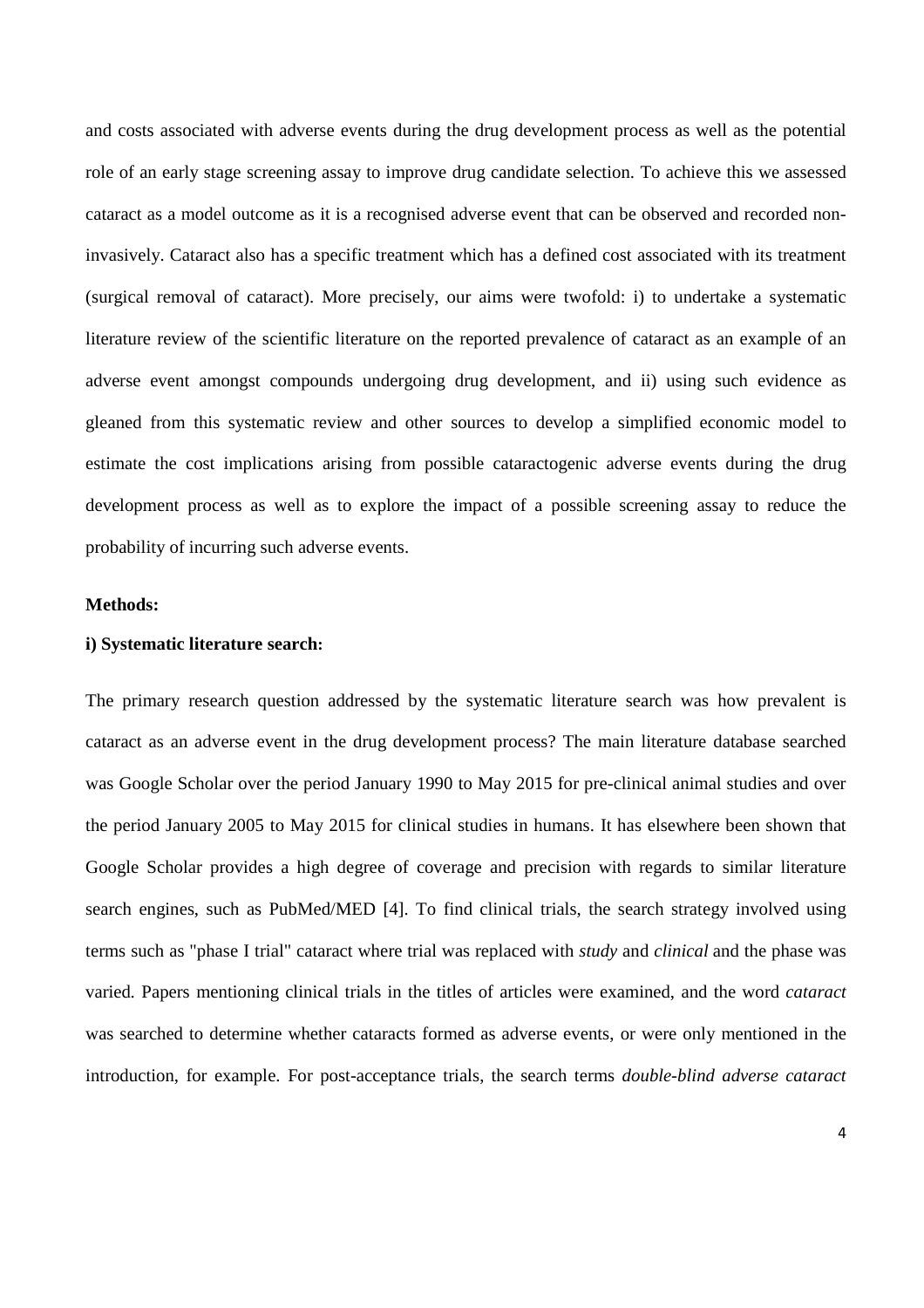was used, and for animal studies the phrase *preclinical animal adverse cataract* was used. To ensure high levels of evidence from the literature review, the inclusion criteria used to determine the cataractogenic properties of possible compounds were only derived from well conducted randomised clinical trials or case-control studies. Similarly, case series and case report studies were excluded from the analysis.

#### **ii) Economic model:**

The economic model was developed in Visual Basic Applications (VBA) Microsoft ® Office Excel (Microsoft Corporation). The input parameters for each phase were imported from a spreadsheet into the VBA macro. These include parameters used to assess the trial itself: the number of patients, the probability of a favourable outcome in each phase of the trial, the reported probability of developing cataract as an adverse event in both the treatment and control groups, the nominal cost per patient for each phase of the trial, the cost of treating cataracts, the time spent in each phase of the trial, the branded drug price, the number of prescriptions written, which was set equal to one million and the discount rate. The model routinely evaluated each patient in the drug development phase, and at each stage there was a defined probability of favourable outcome and progressing to the next phase of the trial. For each patient a uniform random number between zero and one was sampled, and if this random number was less than the probability of a favourable outcome, the number of favourable outcomes was incremented. The same procedure was done for cataracts for each patient. It was possible, for example, for a single patient to develop cataracts but still be cured, thus the probabilities are independent. This evaluation was repeated for each patient in both the treatment and control groups. The trial phase was considered to have passed if: A) the difference between the number of favourable outcomes in the treatment in the control groups was greater than twice the square root of the number of patients (corresponding roughly to  $p=0.025$ ) and B) the difference between the number of adverse events, was *not* greater than twice the square root of the number, according to the same metric. The economic model assumes that the drug being developed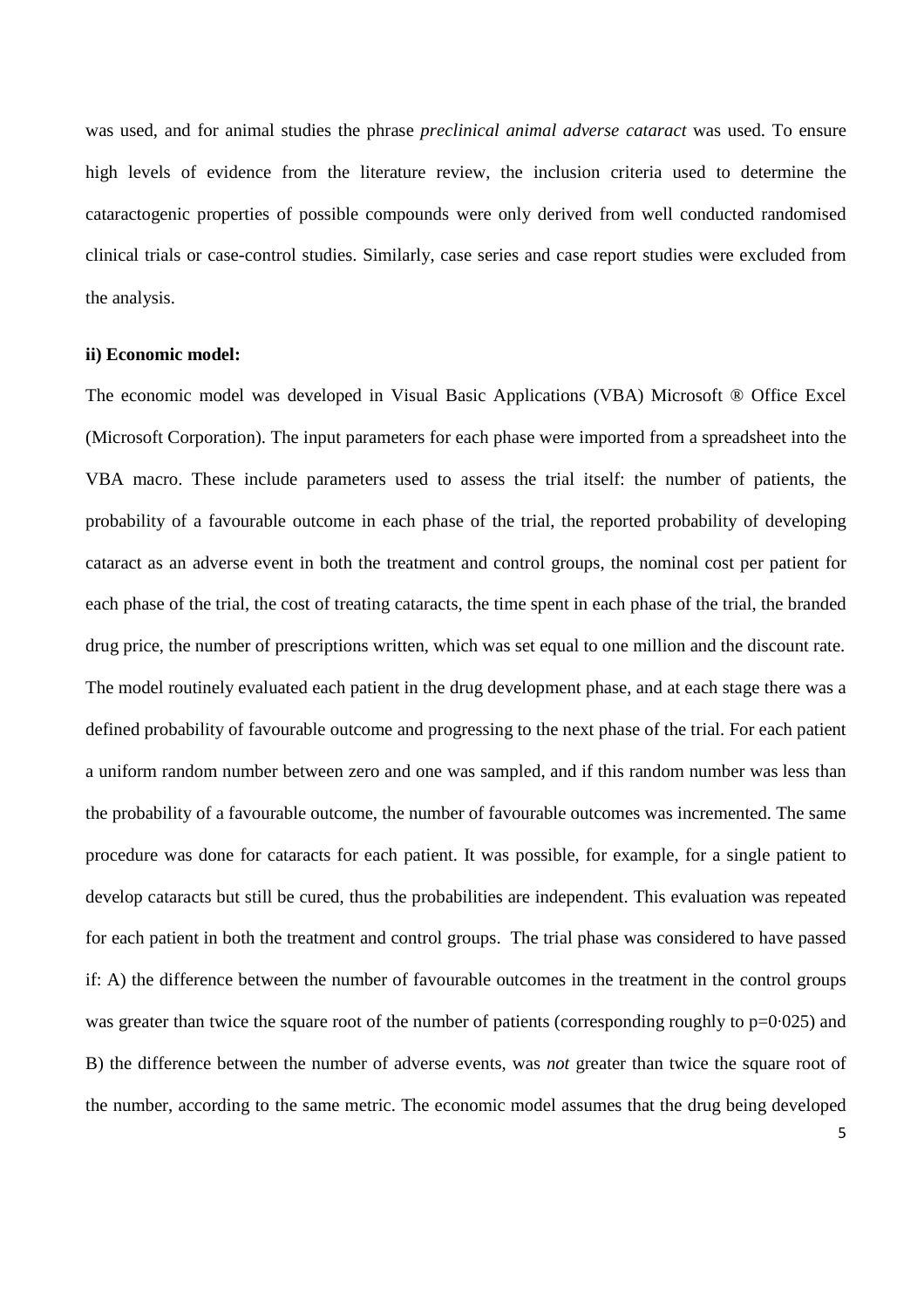was for a life-threatening disease, such as, cancer. In such a circumstance, the presence of cataract, as an adverse event, significantly impact a patient's vision and overall quality of life and therefore patients in the model undergo cataract surgery to remedy this. The use of a screening assay which reduces the healthcare costs associated with treating adverse events and the savings to be redeployed towards providing life-saving drugs for an even greater number of patients from the same total fixed healthcare budget are also modelled. Each phase was iterated one thousand times, and the fraction of iterations that passed was taken as the probability of the trial passing. If a trial passed, the excess number of adverse events, that is, cataracts in the treatment group is compared to the control group and is recorded and averaged over all passed trials out of the thousand. The costs were calculated by multiplying this average excess by the cost for cataracts surgery, based on a discount rate compounded annually and applied at the end of the phase. The total cost was calculated as the sum of the nominal costs and the cost of the excess cataracts, and this was divided by the number of sales at a given price in order to calculate the break-even time required to offset the overall cost of the drug trial.

The key direct healthcare costs included in the model are comprised of: i) the cost of the conducting the pre-clinical and human clinical trials of the drug or compound under investigation during each phase of the drug development process (Pre-clinical, Phase I through III, as no trial based costs accrue in Phase IV) [5-6]; and ii) the costs associated with cataract surgery costs for which published reference tariffs from the National Health System (NHS) in the United Kingdom were used [7]. Indirect costs, such as reduced productivity amongst trial participants were excluded from our model, as they are difficult to fully capture. Such indirect costs are, however, likely to be substantial and thus our simplified economic model must be viewed as an underestimate of the full costs associated with developing a new drug. The time horizon of the analysis was that of the entire drug development life-cycle and this was also taken from the literature [8]. The economic model used a discount rate of 3·5% per annum to handle the time preference of money for alternative uses of drug development funds [9]. Lastly, as little data on the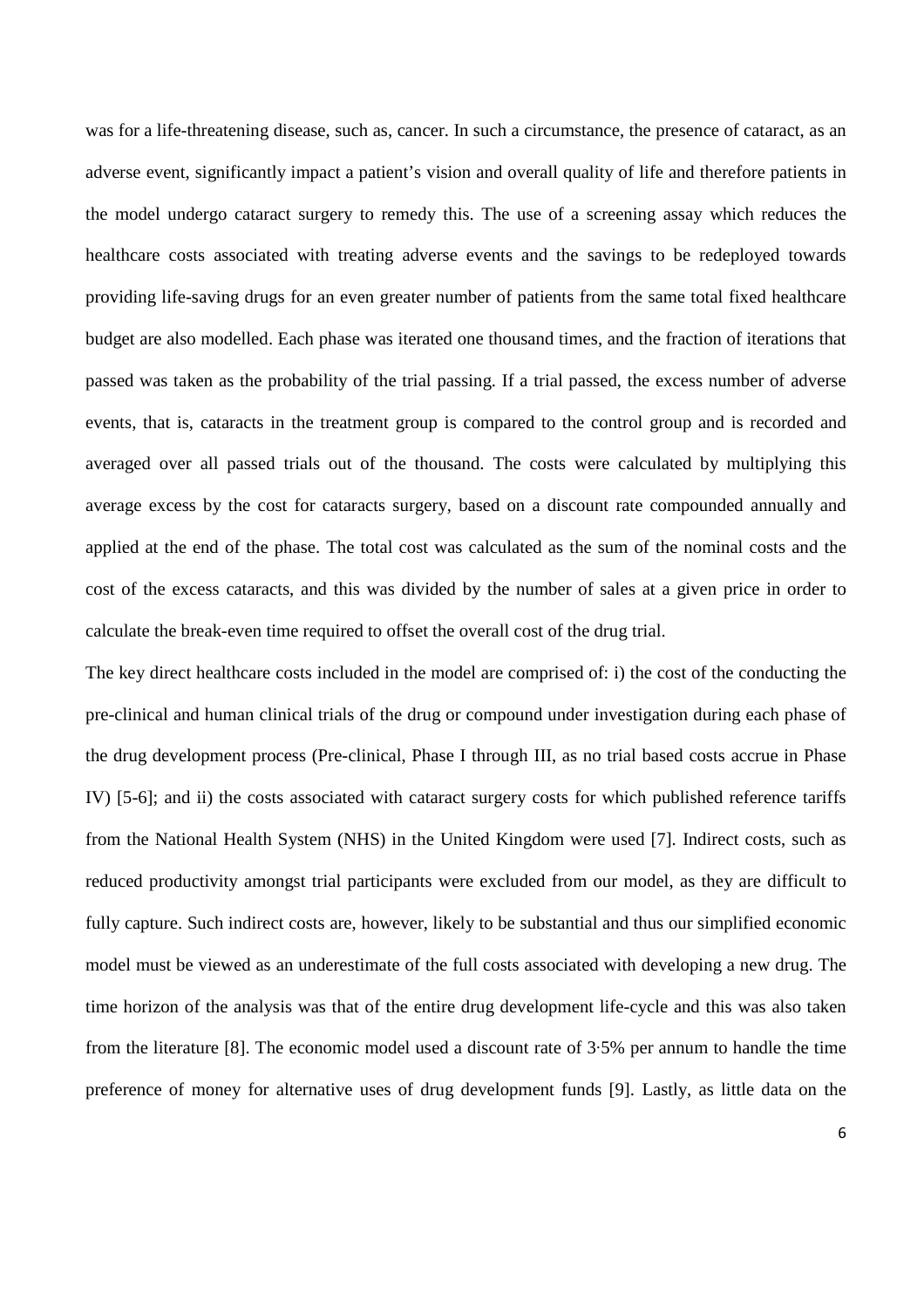mean value of branded drug prices was available, the mean price of branded drug prices was derived from a review of the average price of branded drug in Canada (found to be CDN \$ 80·88 or US\$ 65·40), yielding a working branded price of range between US\$ 30 to US\$ 90 for our simplified economic model [10]. All cost data were converted from local currencies into US dollars.

# **Results:**

#### **i) Systematic literature search**

As noted above, Google scholar was the primary tool used for literature research. It searched through scholarly literature, including those publications indexed by other services such as PubMed, using the full text rather than specifically focusing on the title or authors. Papers whose full text could not be accessed from the McGill University Library were excluded unless cataract information was found in the abstract. For each search phrase (eleven in total, three for each stage and one each for pre- and postclinical), the first sixty results were examined in depth. Towards the sixtieth result, articles were rarely relevant, and no relevant articles were found in the sixty-first through eightieth results, thus only the first sixty were focused on. This led to a total of six hundred and sixty articles that were initially considered for review. Out of these, a total of forty-one papers were examined in detail as they definitively reported on cases of cataracts in the paper.

 Our results are stratified according to the various phase of the drug development process. The main findings from the systematic literature search are presented in Tables 1. As can be seen in Table 1, 12.0% (Range: 1.0-43.3%) of animals in the pre-clinical stage developed cataract. Table 1 also presents the impact of small scale Phase I, or safety studies of compounds in humans with an average reported prevalence of cataract of 3.8% (Range: 2.4-12.5%). Many of the systemic compounds reported as causing cataract occurred in conditions such as cancer which were life-threatening. Table 1 similarly highlights the prevalence of cataract among Phase II studies with a figure of 1.0% (Range: 0.0-8.1%). Equally, Table 1 presents the prevalence of cataract among compounds undergoing Phase III clinical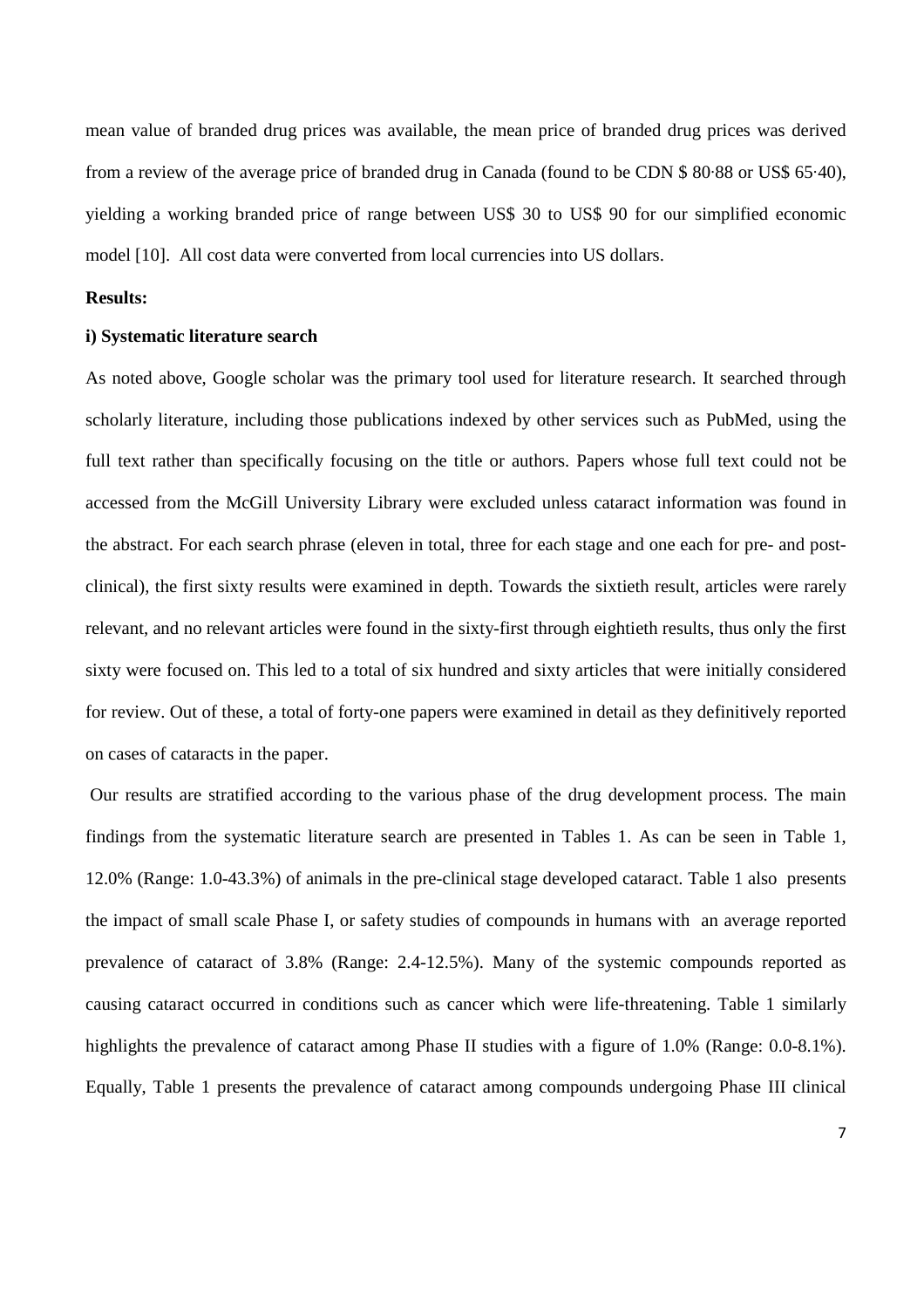development, finding that the average value was 1.7% (Range: 0.0-34.8%) of compounds. Finally, the later part of Table 1 presents the findings for post-marketing surveillance or Phase IV data on published reports and found that the prevalence of cataract as an adverse event was 3.8% (Range: 2.3-5.7%).

## **ii) Economic model**

The model was implemented using data from the literature search conducted above. The basic assumptions and inputs used in the economic model are presented in Table 2. The probability of developing cataract in each phase of the trial was given by the difference in the probability between the control and treatment groups. In the case of the base case scenario, this was set to the range given by the reported prevalence values obtained in the literature search conducted above. It is estimated that the total cost of completing pre-clinical and clinical trials for a single compound is US\$ 32,380,000. Drawing on data collected from the economic model, the financial benefits of a good predictive screening tool for adverse events, such as cataract can be considered on two levels. The first concerns the savings arising from identifying a side-effect in a drug designed to treat a non-life threatening condition. In such cases the drug would normally be withdrawn at some stage from the drug development process. If a drug was hypothetically withdrawn following pre-clinical animal trials, early detection by a screening assay, would save US\$ 4,448,162, following phase I clinical trials US\$ 5,447,989, at the end of phase II clinical trials US\$ 7,095,541, at the end of phase III clinical trials US\$ 31,349,265 and after Phase IV some US\$ 32,378,610 respectively. An additional scenario relates to drugs that will be used to treat a life threatening disorder; in such cases, a number of adverse events, including cataract, are deemed to be acceptable. Nevertheless, development of an effective drug that does not display an adverse event is still preferable. If a pre-clinical screening assay can lead to an improved drug selection i.e. an efficacious drug independent of a severe adverse event then this could, in the case of potential cataract screening, reduce the overall cost of a trial and reduce the break-even time for a single compound. Table 3 presents these findings and displays the impact which a screening assay might have upon the overall branded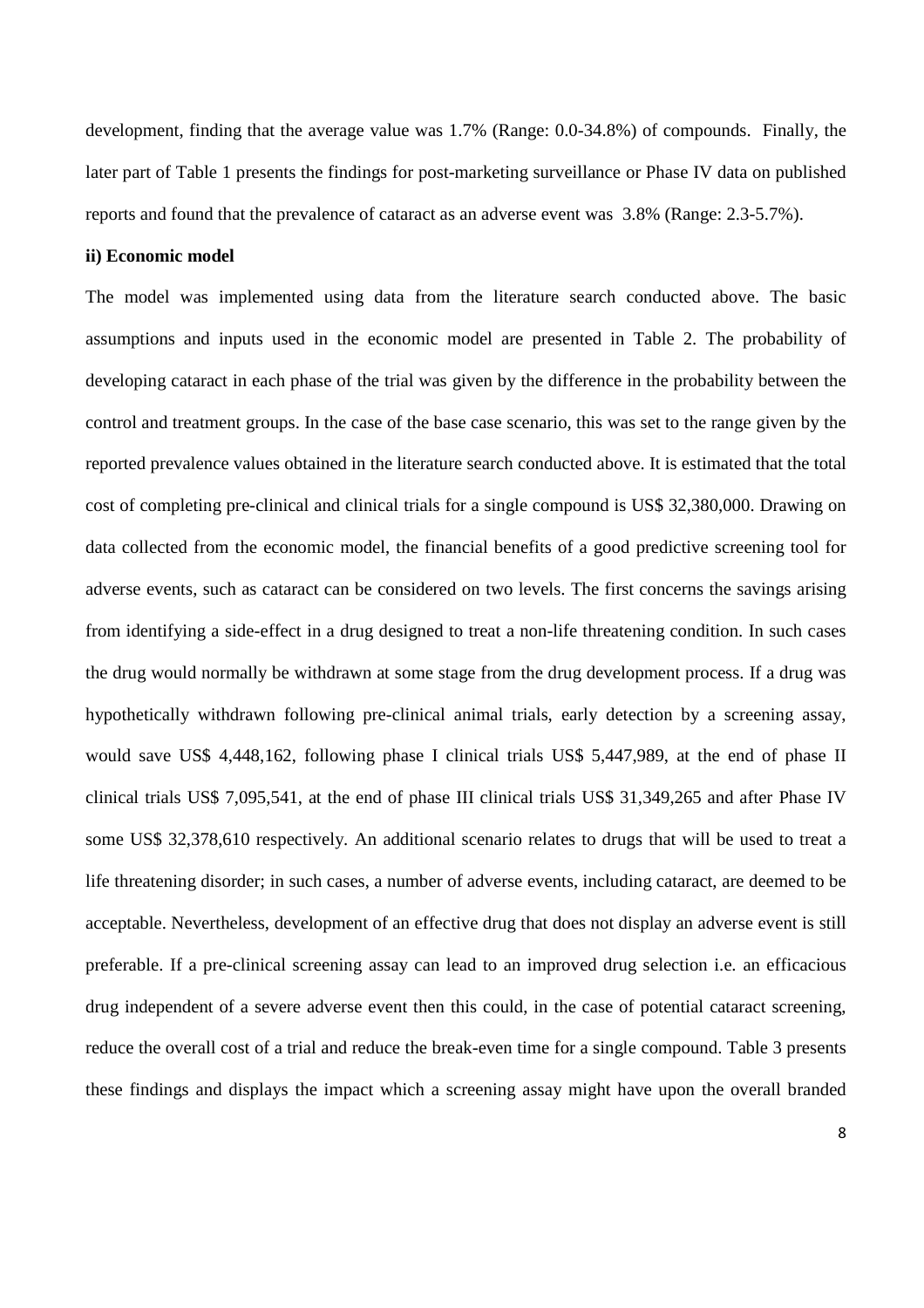drug price and the break-even time to recover the financial investment made by the manufacturer to develop a new drug. As can be seen given the assumptions of the model, approximately US\$ 1,057,349 might be theoretically saved as a result of using some sort of screening assay to discriminate amongst compounds entering the drug development process. Moreover, using a mean branded drug price of US\$ 65.40, this translates in to roughly 16,167 extra prescriptions which might be written and potential lives saved, with less adverse events in the process.

#### **Discussion:**

#### **i) Systematic review**

Despite focusing solely upon cataracts, our review and model is illustrative of the significant impact which adverse events pose to the drug development process and the scope for future improvements. In 2013 alone, for example, it was been estimated that as many as 4.12 million scientific procedures were started on animals in Great Britain alone [11]. Moreover, it has been well documented that animal models translate rather poorly to human models of disease and are such of limited overall utility [12-13]. In this respect, FDA has noted that "... nine out of ten experimental drugs fail in clinical studies because we cannot accurately predict how they will behave in people based on laboratory and animal studies" [14]. Thus, the low probability of being successful in the early pre-clinical animal modelling phase, potentially translates into significant downstream economic costs for drugs which are more likely to be accompanied by multiple adverse events. Lastly, it is likely that if it was possible to include data from unpublished "negative studies" the true prevalence of cataract and indeed of other adverse events in the drug development process would be even higher than have been modelled.

### **ii) Economic model**

Economically, the avoidance of adverse events, such as cataract, in the drug development process is of great importance to individual pharmaceutical manufacturer's being able to maximise the return on their scarce research and development budgets. While it was not possible to obtain direct economic data on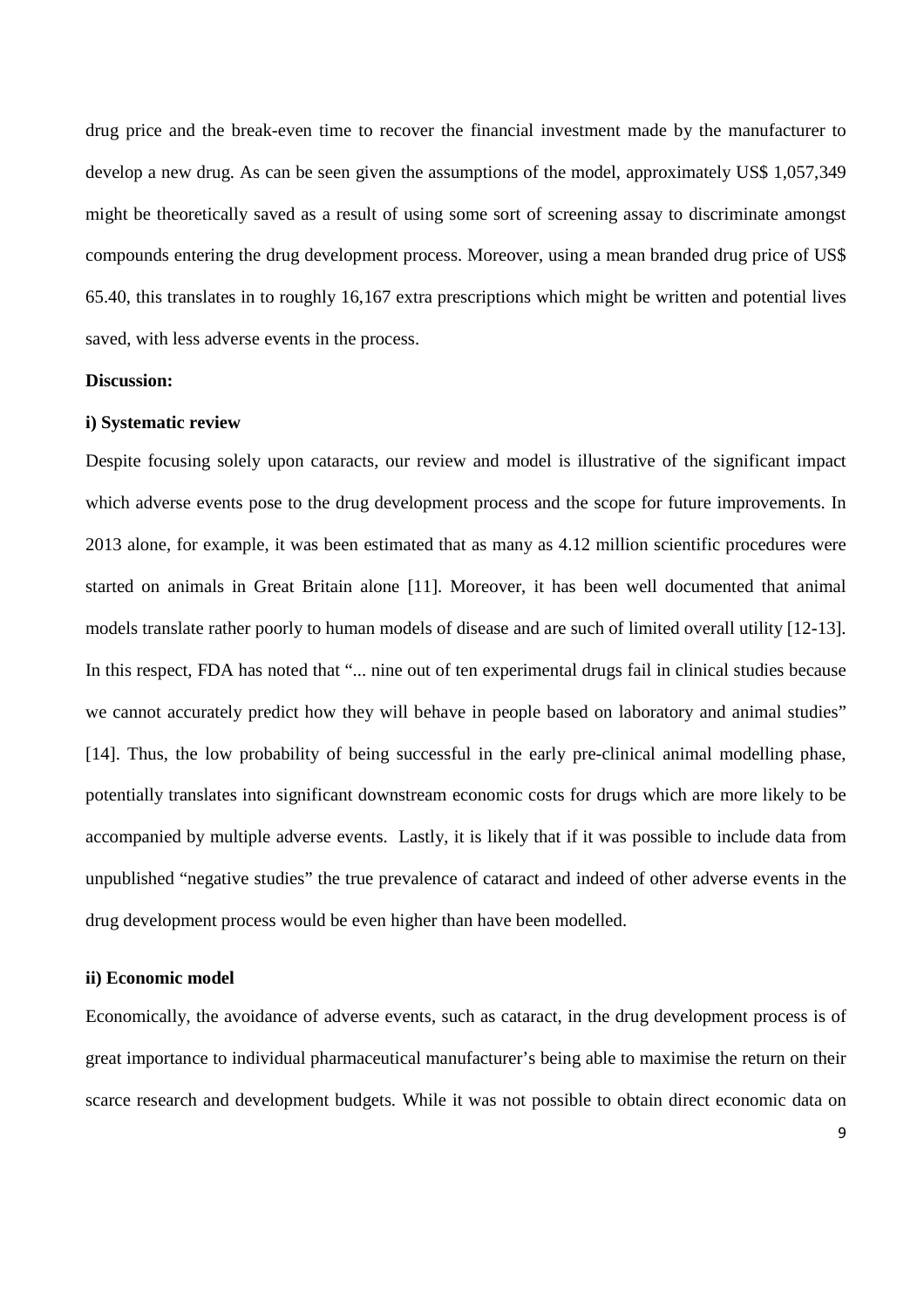the cost of adverse events due to the clinical drug development process from an industry wide perspective, our model has attempted to predict the economic impact of improvements made as a result of the use of a hypothetical assay or biomarker to screen out compounds likely to produce a single adverse event, namely cataract. *Ceteris paribus*, the use of a screening assay would pay for itself relatively quickly, as drug manufactures would be better able to triage which compounds were more likely to yield promising so-called "on target" effects versus more deleterious "off target" effects and so halt development on less promising compounds earlier on in the drug development process, thereby resulting in direct cost savings which could then be ploughed back into finding ever more refined compounds for clinical development.

#### **iii) The case of cataract considered**

Unlike other organ or tissues systems in the human body, the lens presents an isolated tissue system which might enable effective screening biomarkers or assays to be developed. The diversity of physiological response between species is demonstrated by *in vitro* whole lens culture which shows distinct patterns of response to receptor associated ligands in the rat and differs to those observed in human lenses cultured under the same conditions [15]. Moreover, the sensitivity of the lens to various drugs across the species will differ and thus whole lens *in vitro* cultures can be used as one level of predictive testing for adverse side effects for the respective species *in vivo*. Equally, in terms of high throughput screening, human lens cell lines could provide a relatively cheap and efficient system and could serve as a possible predictor for the outcome of human clinical trials. Importantly such screening assays could flag early problems and so avoid needless animal usage and potentially adverse events in human clinical trials at least in so far as systemic compounds causing cataractogenic adverse events are concerned [16]. However, additional consideration should be made regarding the limited blood supply to the lens and the likelihood of specific agents entering the eye and accruing in the ocular humours that bathe the lens [2].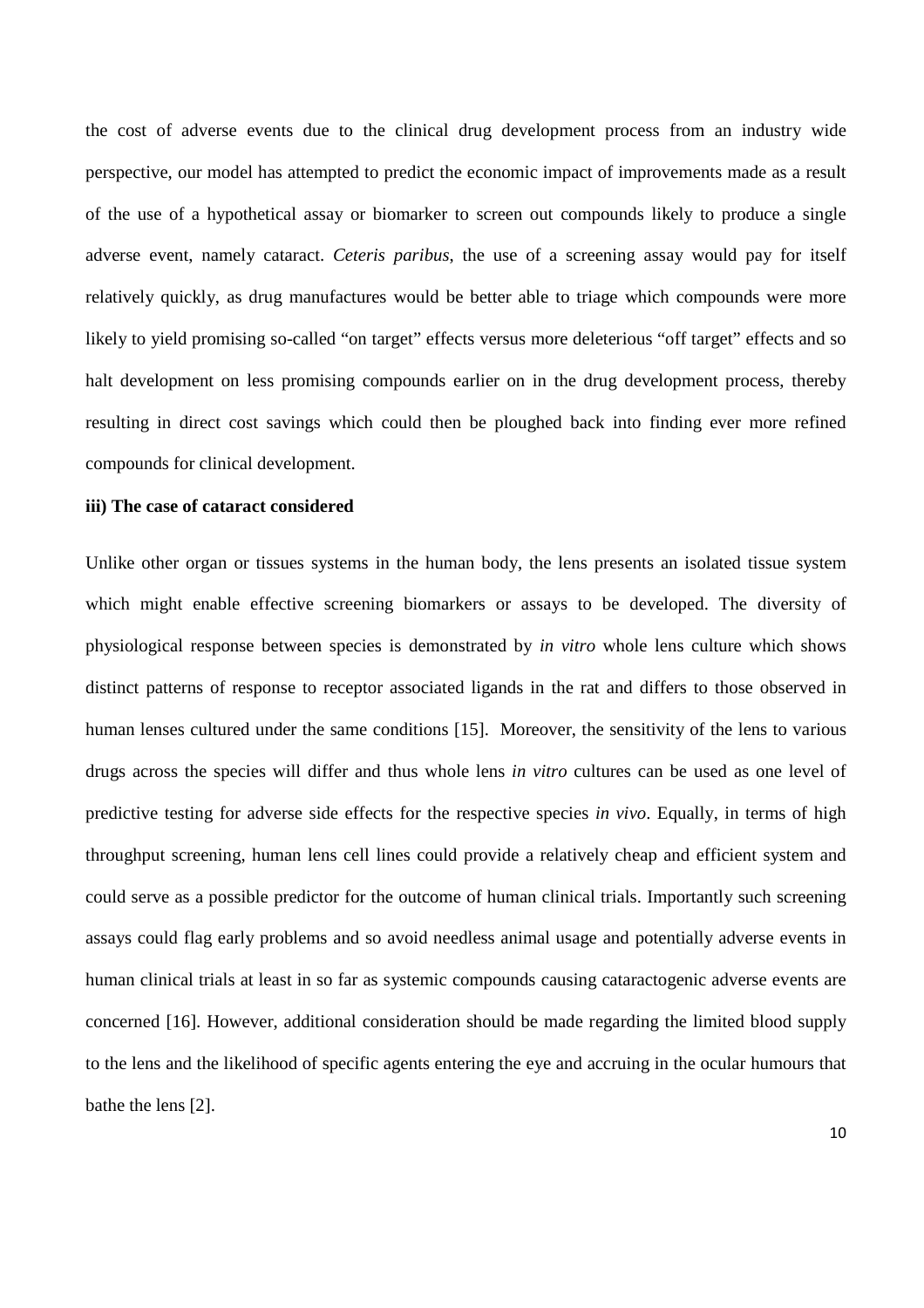Moreover, such a possible screening assay may well serve to improve the efficaciousness of those drugs which are brought to market and increase the so-called "on-target effects" and so minimise the "offtarget effects". In addition, by avoiding the potential for adverse events, like cataract formation, pharmaceutical manufacturers will be avoiding the downstream costs of treating such adverse conditions should these develop in the context of their human clinical drug trial. This paradigm shift could represent a move towards what might be termed "Informed drug discovery or development" with manufacturers more fully aware that certain compounds are more likely to cause a range of unintended and potentially costly healthcare interventions. Overall, our systematic literature search is necessarily limited given the much larger number of unknowable "negative studies" regarding cataract formation in the drug development process and more should be done to capture these significant missing pieces of the overall puzzle. As such, the development of a cost-effective pre-clinical screening procedure involving human cell/tissue models located in the lens may hold considerable promise in terms of reducing drug induced cataract during the drug development process. This approach could with modification to this and other therapeutic areas provide both economic benefits to companies and importantly improve the wellbeing of millions of patients by producing safer, more efficacious, and more targeted medications with fewer adverse events.

#### **iv) Final thoughts**

While our research has focussed on cataractogenic adverse events attributable to systemic compounds and medications, the general principles presented here using cataract as a case study are applicable to other tissues associated with specific adverse events, such as liver toxicity, which impact on animals and humans alike in the drug development process. As demonstrated in our simplified economic model, a relatively modest decrease in the probability of developing cataract within the drug development process reduces not only the costs of conducting the trials, but also the break-even time to recoup outlays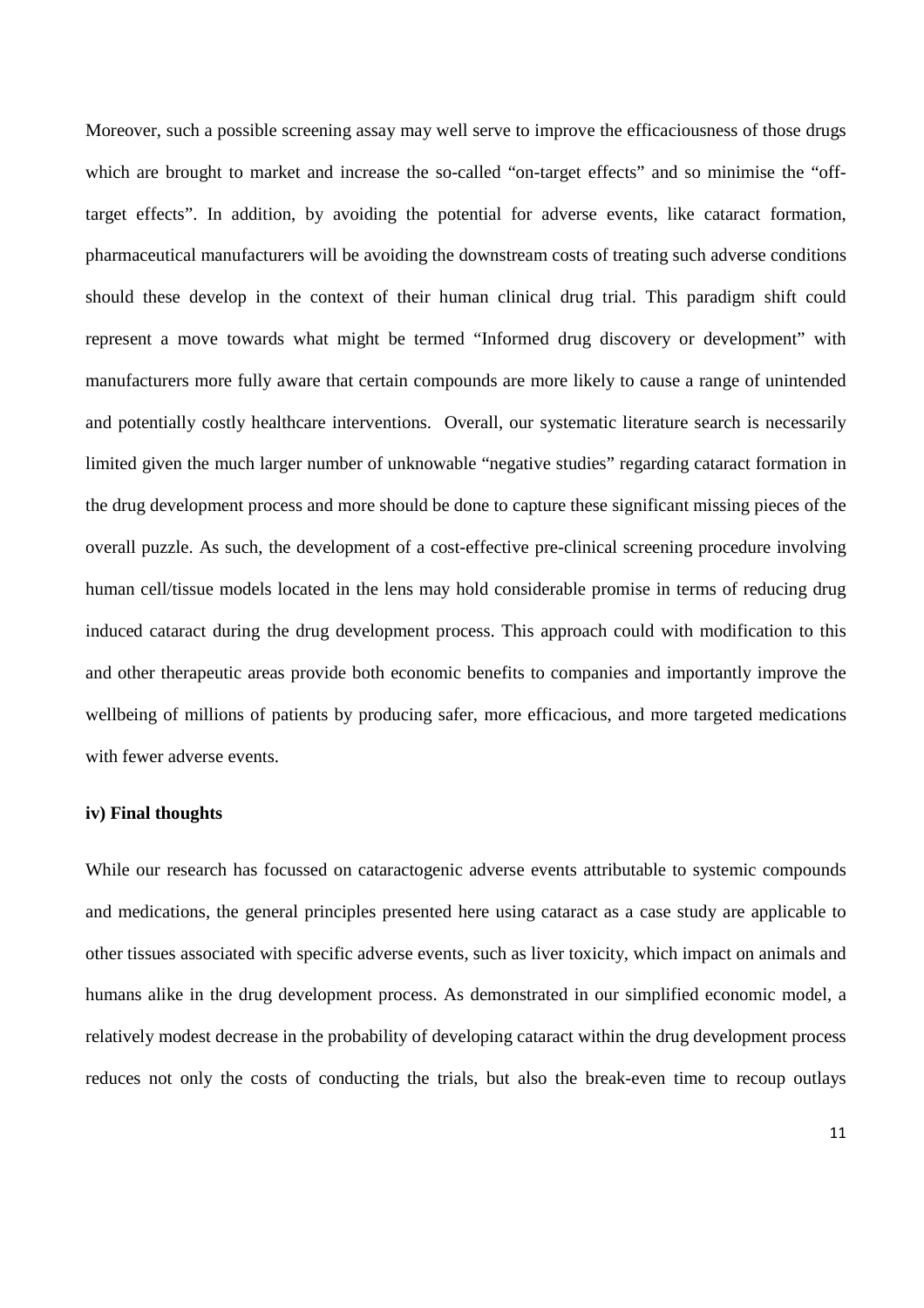expended on research and development. As researchers in other disease areas have shown there is a need to better understand the translational interplay between rodent and human biomarkers or assays particularly for detecting specific tissue changes relative to baseline levels and potentially targeted therapeutic effects [17-19]. Such tissue-focussed systems would provide a clear signal to encourage drug manufacturers to adopt a much more proactive stance to combat the enormous scale of the problem due to too many drugs with many more "off-target" than "on-target" effects and the accompanying plethora of adverse events, as well as the ever spiralling drug development and healthcare costs due to treating these adverse events.

In the final analysis while drug manufacturers will probably need to be convinced or incentivised to make such dramatic changes in how they bring new drugs to market, novel screening assays already in hand or close to being developed could prove pivotal to bringing new more efficacious pharmaceuticals to market. In an era of both constrained industry research and public healthcare budgets those companies which adopt such screening assays technologies will not only be likely to secure new patents, but are also likely to secure favourable pricing and reimbursement status as well. Let us, therefore, go back to our labs and offices and go forth determined to improve the tools and techniques by which new drugs are discovered, tested, developed, approved and used.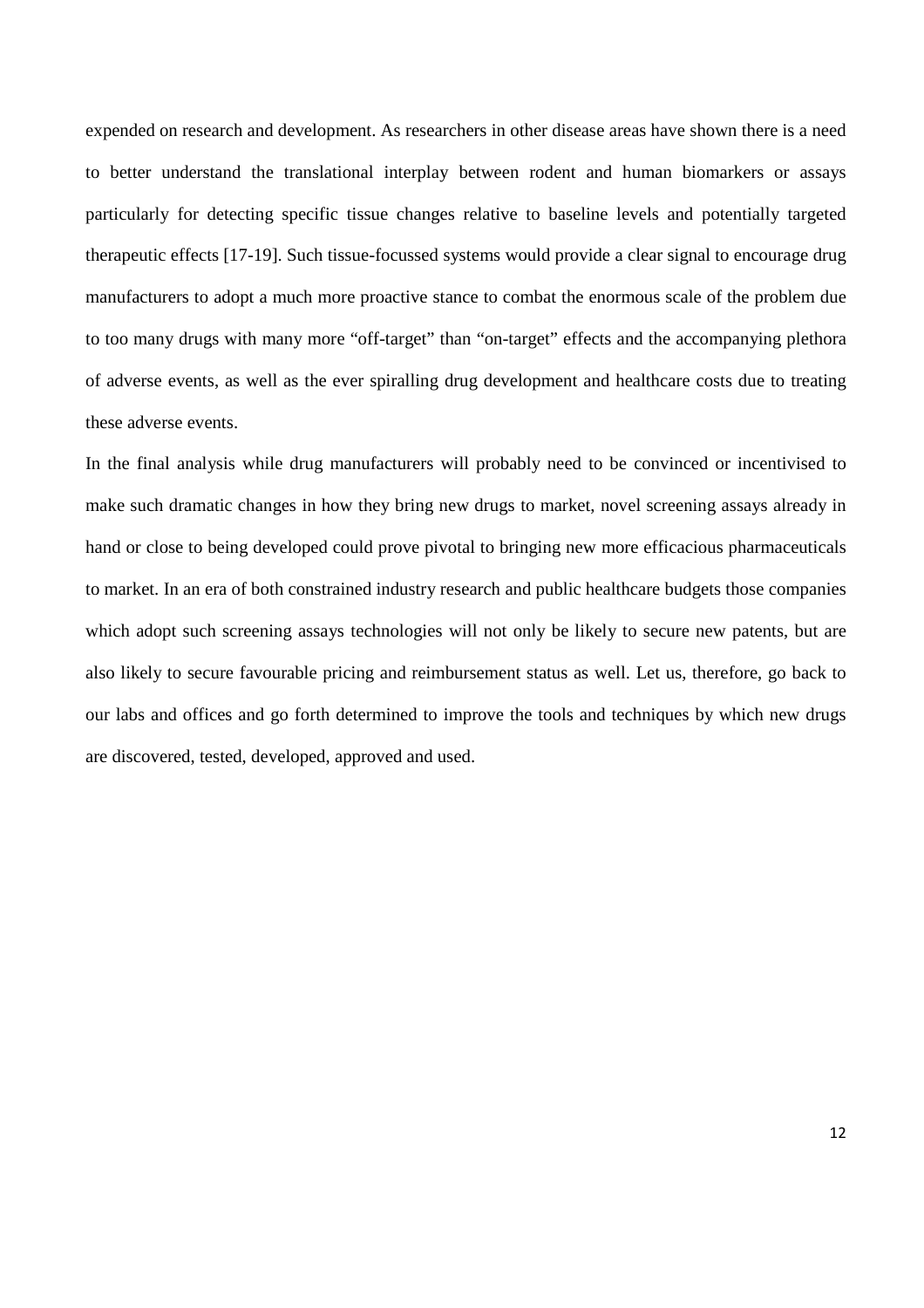#### **Acknowledgements**

Copies of the economic model used in this research may be obtained by sending an email to Andrew.Smith@medmetricsinc.com

# **Contributions**

Conceptualization and study design (AFS, IMW), data collection and management (AFS, AK), analysis and interpretation of the data (AFS, AK, IMW), economic modeling (AFS, AK); review and direct input into the manuscript (AFS, AK, IMW); final manuscript preparation (AFS).

# **Funding**

Funding for this research was provided by The Humane Research Trust.

As corresponding author, I had full access to all the data in the study and had the final responsibility for the decision to submit the paper for publication.

# **Declaration of Interests**

AFS and AK are employees of MedMetrics Inc.

## **Ethics Approval**

As this study did not involve direct patient involvement, ethical approval was not sought.

# **Provenance and peer review**

This study was externally commissioned by the School of Biological Sciences, The University of East Anglia, Norwich UK.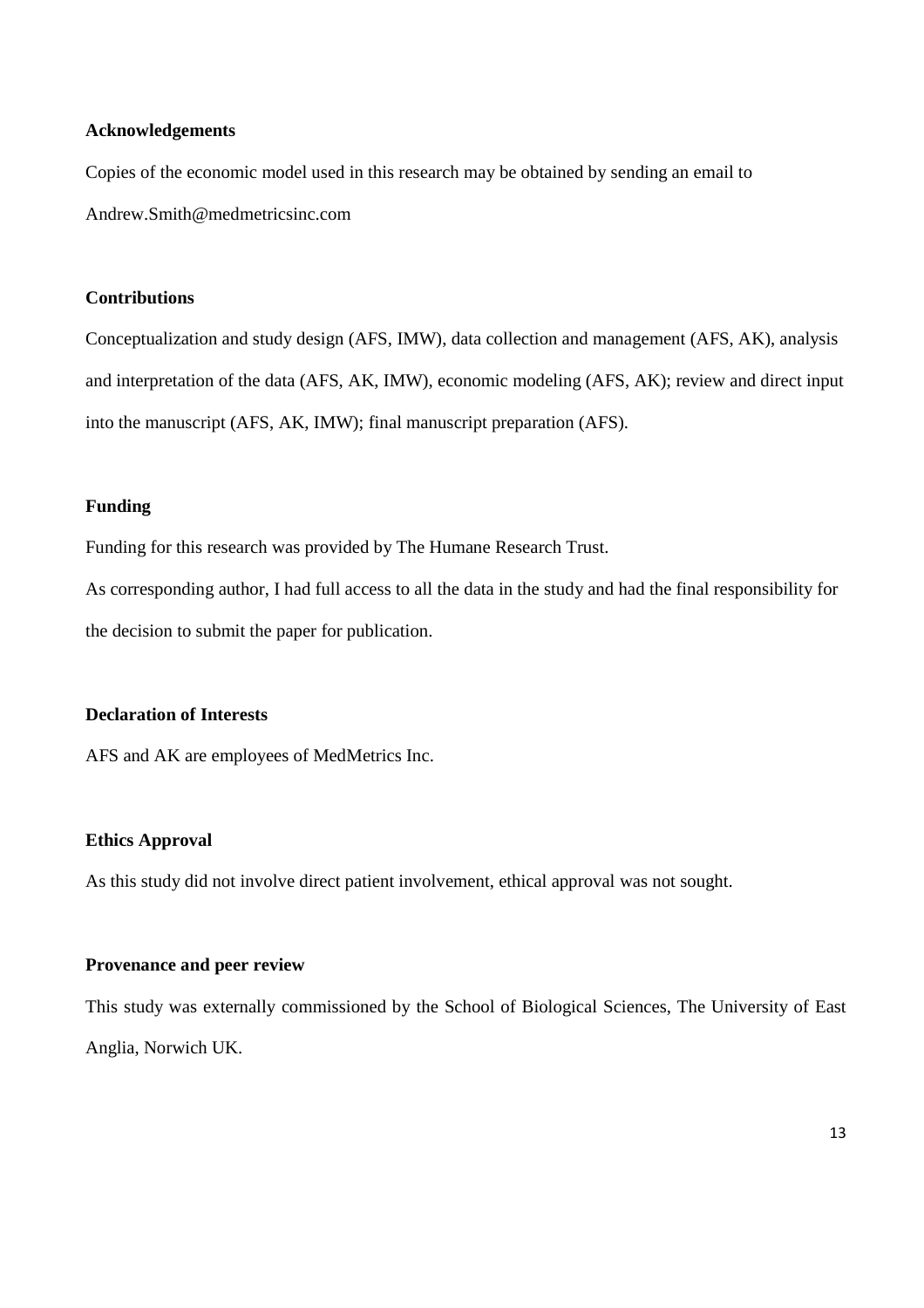# **References:**

- 1. Klees, J.E. and Joines, R. (1997) Occupational health issues in the pharmaceutical research and development process. Occup. Med. 12, 5-27
- 2. Li, J. et al. (2008) Drug-induced ocular disorders. Drug Safety 31, 127-141
- 3. Hay, M. et al (2014). Clinical development success rates for investigational drug. Nature Biotechnology 32, 40-51
- 4. Bramer, W.M. et al (2013) The comparative recall of Google Scholar versus PubMed in identical searches for biomedical systematic reviews: a review of searches used in systematic reviews. Systematic Reviews 2, 115
- 5. http://www.neavs.org/research/testing Accessed 29 June 2015
- 6. http://www.prnewswire.com/news-releases/phase-3-clinical-trial-costs-exceed-26000-perpatient-56447427.html Accessed 28 June 2015
- 7. https://www.gov.uk/government/publications/nhs-reference-costs-2013-to-2014 Accessed 29 June 2015
- 8. DiMasi, J.A. et al (2003) The price of innovation: new estimates of drug development costs. J. Health Econ. 22, 151-85
- 9. http://www.nicedsu.org.uk/NICE-Methods-Guide-updates%281985333%29.htm Accessed 26 June 2015
- 10. http://www.canadiangenerics.ca/en/resources/market\_trends.asp Accessed 29 June 2015
- 11. U.K. Government, Annual Statistics of Scientific Procedures on Living Animals Great Britain 2013. Home Office, 10 July 2014
- 12. Hackam, D.G. (2007) Translating animal research into clinical benefit. BMJ 334, 163–164
- 13. Perel, P. et al. (2007) Comparison of treatment effects between animal experiments and clinical trials: systematic review. BMJ 334, 197
- 14. http://www.fda.gov/NewsEvents/Newsroom/PressAnnouncements/2006/ucm108576.htm Accessed 28 May 2015
- 15. Wormstone, I.M. et al. (2006) A focus on the human lens in vitro. Env. Tox. Pharmacol. 21, 215-21
- 16. Wormstone, I.M. and Eldred, J.A. (2015) Experimental models for posterior capsule opacification research. Exp. Eye Res. doi:10.1016/j.exer.2015.04.021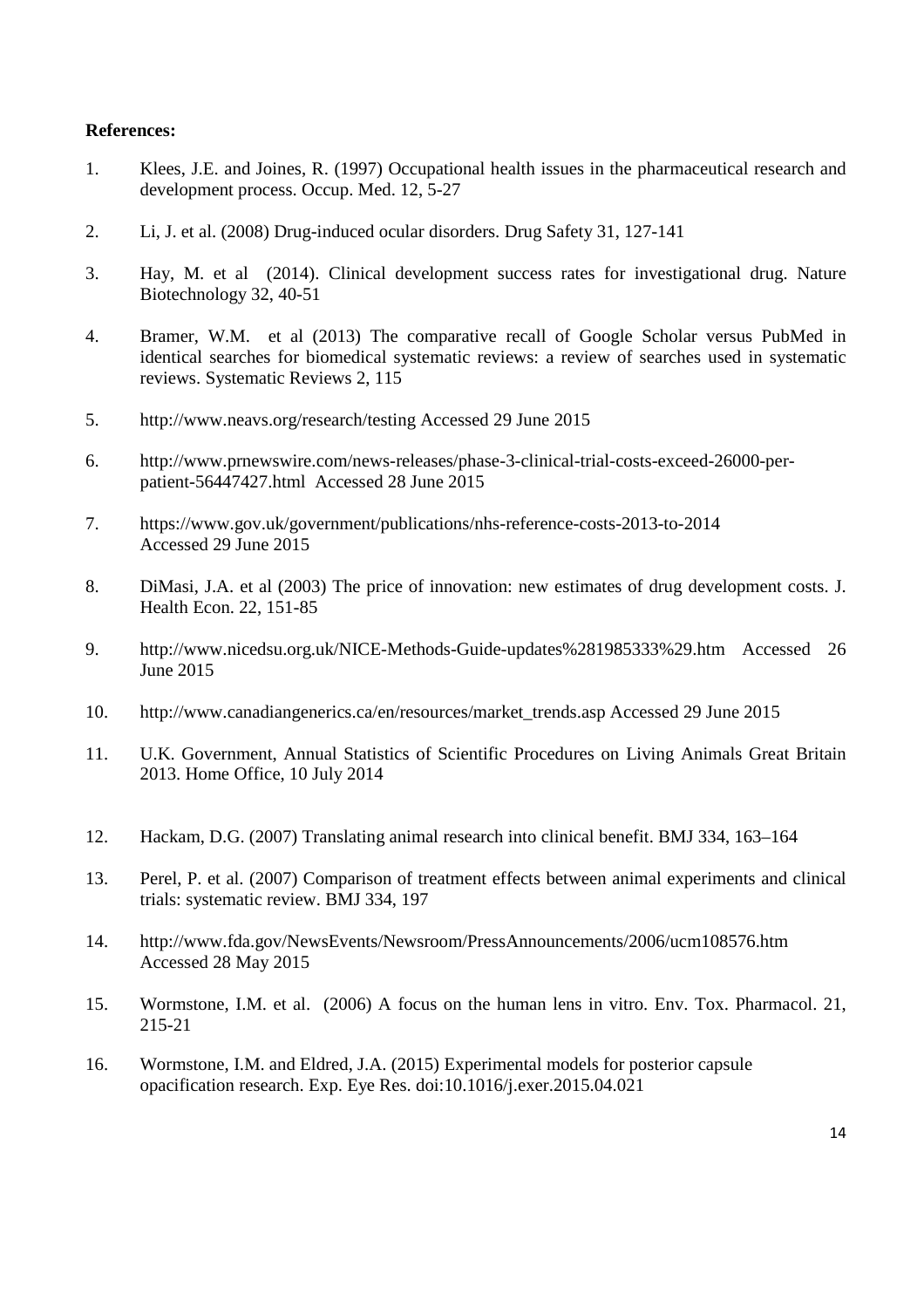- 17. Perel, P. et al. (2006) Comparison of treatment effects between animal experiments and clinical trials: systematic review. BMJ doi:10.1136/bmj.39048.407928
- 18. Tan, D.S. et al (2009) Biomarker-driven early clinical trials in oncology: a paradigm shift in drug development. Cancer J. 15, 406-20
- 19. Ennulat, D. and Adler, S. (2015) Recent successes in the identification, development, and qualification of translational biomarkers: the next generation of kidney injury biomarkers. Toxicol. Pathol. 43, 62-9
- 20. Greaves, P. et al. (1993) Two-year carcinogenicity study of tamoxifen in Alderley Park Wistarderived rats. Cancer Res. 53, 3919-24
- 21. Karlsson, S. et al. (1996) A two-year dietary carcinogenicity study of the antiestrogen toremifene in Sprague-Dawley rats. Drug Chem Toxicol. 19, 245-66
- 22. Bayer, A. et al. (2005) Doxorubicin-induced cataract formation in rats and the inhibitory effects of hazelnut, a natural antioxidant: A histopathological study. Med. Sci. Monit. 11, BR300-4
- 23. Chévez-Barrios, P. et al. (2005) Response of retinoblastoma with vitreous tumor seeding to adenovirus-mediated delivery of thymidine kinase followed by ganciclovir. Journal of Clinical Oncology 23, 7927-7935
- 24. Gobin, Y.P. et al. (2011) Intra-arterial chemotherapy for the management of retinoblastoma: four-year experience. Archives of Ophthalmol. 129, 732-737
- 25. Gore, L. et al. (2006) A phase I safety, pharmacological and biological study of the farnesyl protein transferase inhibitor, tipifarnib and capecitabine in advanced solid tumors. Annals of Oncology 17, 1709-1717
- 26. Rajan, A. et al. (2011) A phase I study of PF-04929113 (SNX-5422), an orally bioavailable heat shock protein 90 inhibitor, in patients with refractory solid tumor malignancies and lymphomas. Clinical Cancer Research 17, 6831-6839
- 27. Rothschild, S. et al. (2011) Gefitinib in Combination with Irradiation with or without Cisplatin in Patients with Inoperable Stage III Non–Small Cell Lung Cancer: A Phase I Trial. International Journal of Radiation Oncology Biology Physics 80, 126-132
- 28. Sieving, P.A. et al. (2006) Ciliary neurotrophic factor (CNTF) for human retinal degeneration: Phase I trial of CNTF delivered by encapsulated cell intraocular implants. Proceedings of the National Academy of Sciences of the United States of America 103, 3896-3901
- 29. Seggewiss-Bernhardt, R. et al. (2015) Phase 1/1B trial of the heat shock protein 90 inhibitor NVP-AUY922 as monotherapy or in combination with bortezomib in patients with relapsed or refractory multiple myeloma. Cancer doi: 10.1002/cncr.29339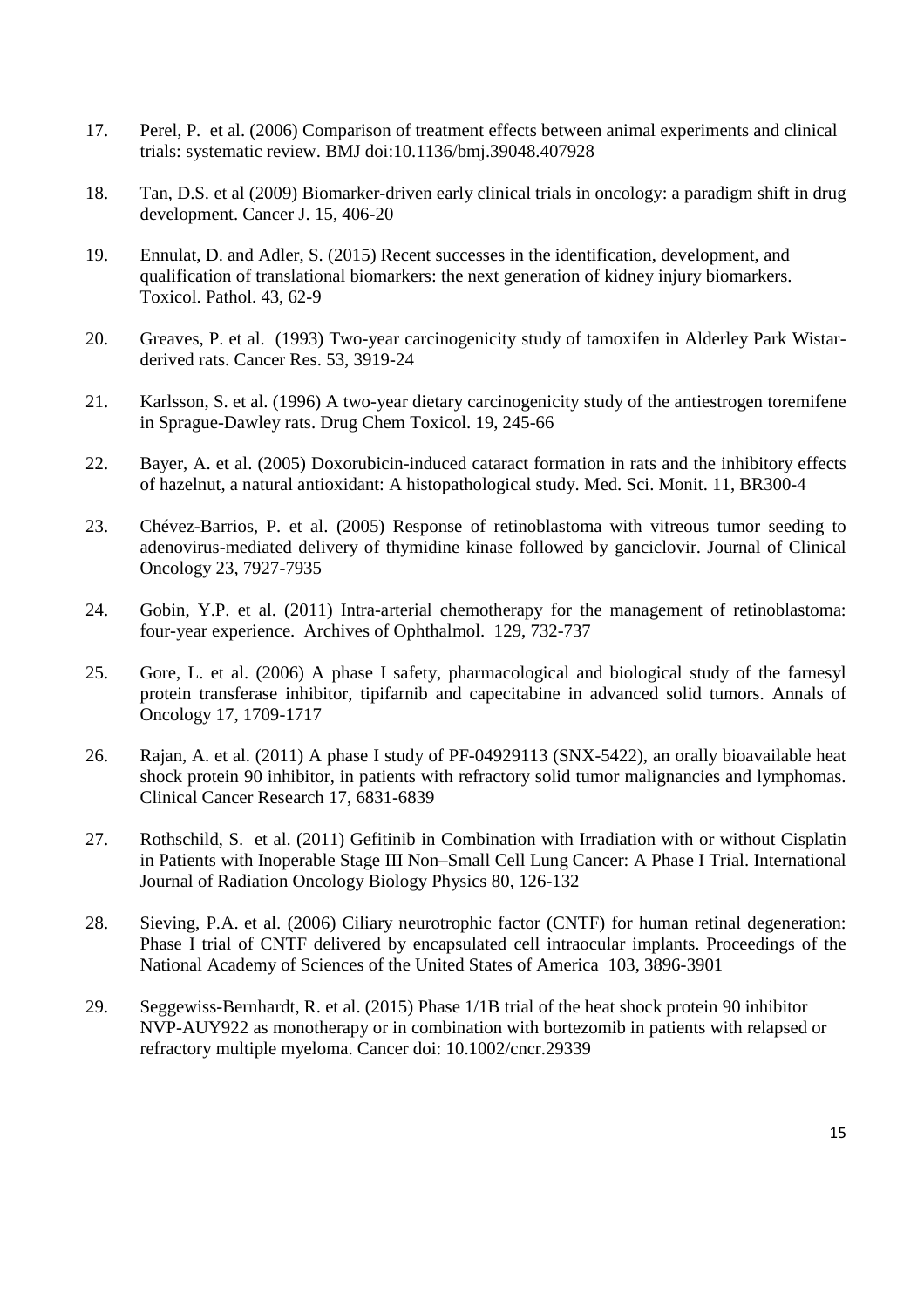- 30. Chun, D.W. et al. (2006) A pilot study of multiple intravitreal injections of ranibizumab in patients with center-involving clinically significant diabetic macular edema. Ophthalmology 113, 1706-1712
- 31. De Geest, K. et al. (2010) Phase II clinical trial of ixabepilone in patients with recurrent or persistent platinum-and taxane-resistant ovarian or primary peritoneal cancer: a gynecologic oncology group study. Journal of Clinical Oncology 28, 149-153
- 32. Gobin, Y.P. et al. (2011) Intra-arterial chemotherapy for the management of retinoblastoma: four-year experience Archives of Ophthalmology 129, 732-737
- 33. Haller, J.A. et al. (2011) Dexamethasone intravitreal implant in patients with macular edema related to branch or central retinal vein occlusion: twelve-month study results. Ophthalmology 118, 2453-60 doi: 10.1016/j.ophtha.2011.05.014
- 34. Isobe, K. et al. (2007) A multicenter phase II study of local radiation therapy for stage IEA mucosa-associated lymphoid tissue lymphomas: a preliminary report from the Japan Radiation Oncology Int. J. Radiat. Oncol. Biol. Phys. 69, 1181-1186
- 35. Salloway, S. et al. (2009) A phase 2 multiple ascending dose trial of bapineuzumab in mild to moderate Alzheimer disease. Neurology 73, 2061-2070
- 36. Suzuki, Y. et al. (2009) Phase II study of gemcitabine monotherapy as a salvage treatment for Japanese metastatic breast cancer patients after anthracycline and taxane treatment Jpn. J. Clin. Oncol. 39, 699-706 doi: 10.1093/jjco/hyp103
- 37. Werner-Wasik, M. et al. (2005) A phase II study of cetuximab (C225) in combination with chemoradiation (CRT) in patients (PTS) with stage IIIA/B non-small cell lung cancer (NSCLC): an interim overall toxicity report of the RTOG 0324 trial. J. Clin. Oncol. 23, 7135
- 38. Williams, G.A. et al. (2009) Dexamethasone posterior-segment drug delivery system in the treatment of macular edema resulting from uveitis or Irvine-Gass syndrome Am J Ophthalmol, 147(6):1048-54, 1054.e1-2. doi: 10.1016/j.ajo.2008.12.033
- 39. Barber, L.D. et al. (2005) Phase III safety evaluation of cyclosporine 0.1% ophthalmic emulsion administered twice daily to dry eye disease patients for up to 3 years. Ophthalmology 112, 1790- 4
- 40. Boyer, D.S. et al. (2009) A Phase IIIb study to evaluate the safety of ranibizumab in subjects with neovascular age-related macular degeneration. Ophthalmology 116, 1731-9 doi: 10.1016/j.ophtha.2009.05.024
- 41. Brown, D.M. et al. (2009) Ranibizumab versus verteporfin photodynamic therapy for neovascular age-related macular degeneration: Two-year results of the ANCHOR study. Ophthalmology 116, 57-65.e5 doi: 10.1016/j.ophtha.2008.10.018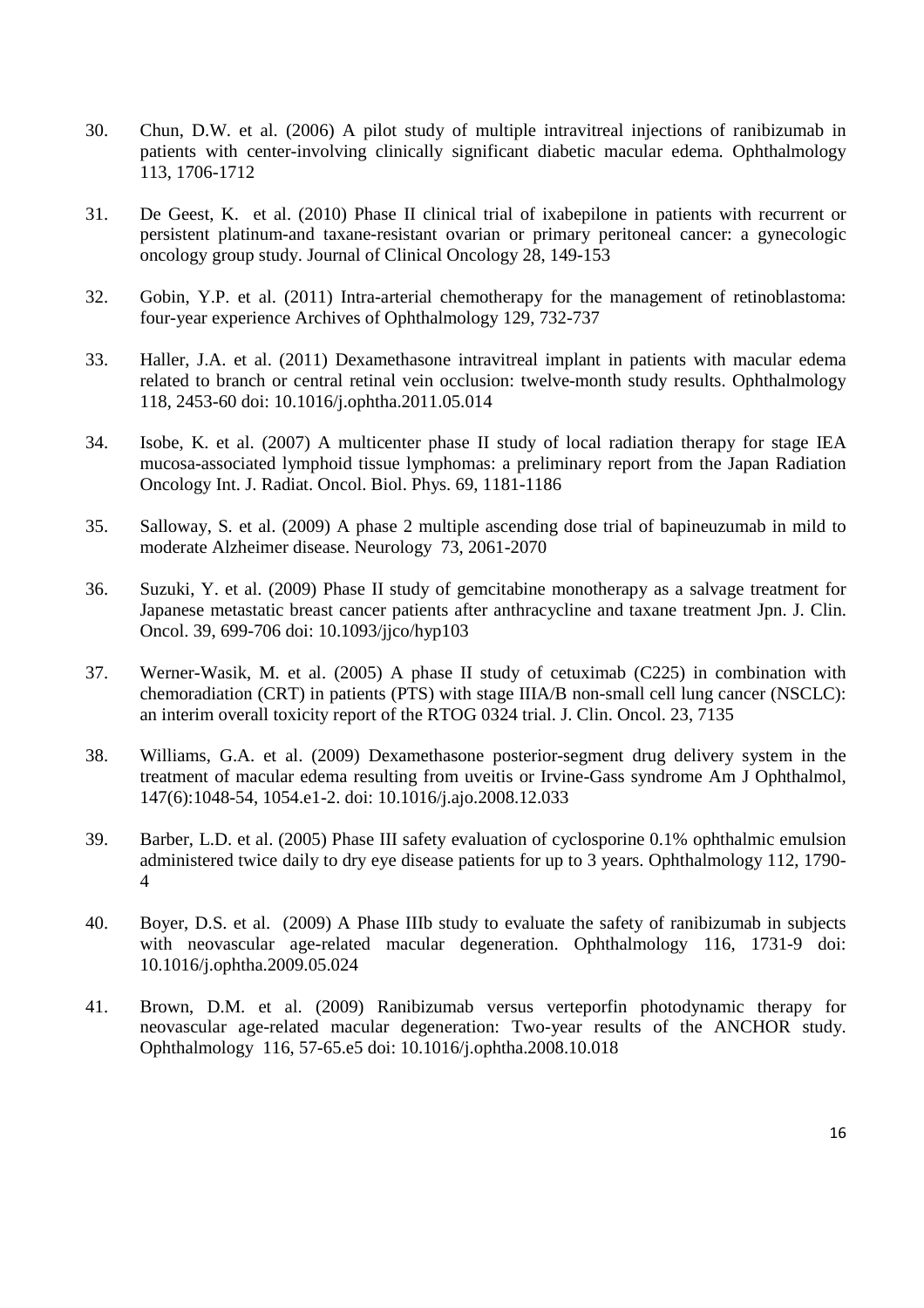- 42. Campochiaro, P.A. et al. (2011) Sustained benefits from ranibizumab for macular edema following central retinal vein occlusion: twelve-month outcomes of a phase III study Ophthalmology 118, 2041-9 doi: 10.1016/j.ophtha.2011.02.038
- 43. Campochiaro, P.A. et al. (2010) Ranibizumab for macular edema following branch retinal vein occlusion: six-month primary end point results of a phase III study. Ophthalmology 117, 1102- 1112.e1 doi: 10.1016/j.ophtha.2010.02.021
- 44. Doherty, D.E. et al. (2012) Effects of mometasone furoate/formoterol fumarate fixed-dose combination formulation on chronic obstructive pulmonary disease (COPD): results from a 52 week Phase III. Int. J. Chron. Obstruct. Pulmon. Dis. 7, 57-71 doi: 10.2147/COPD.S27320
- 45. Gillies, M.C. et al. (2006) Intravitreal triamcinolone for refractory diabetic macular edema: twoyear results of a double-masked, placebo-controlled, randomized clinical trial. Ophthalmology 113, 1533-8
- 46. Holz, F.G. et al. (2011) Safety and efficacy of a flexible dosing regimen of ranibizumab in neovascular age-related macular degeneration: the SUSTAIN study. Ophthalmology 118, 663-71 doi: 10.1016/j.ophtha.2010.12.019
- 47. Nguyen, Q.D. et al. (2012) Ranibizumab for diabetic macular edema: results from 2 phase III randomized trials: RISE and RIDE. Ophthalmology 119, 789-801 doi: 10.1016/j.ophtha.2011.12.039.
- 48. Smith, M.R. et al. (2009) Denosumab in men receiving androgen-deprivation therapy for prostate cancer. N. Engl. J. Med. 361, 745-55 doi: 10.1056/NEJMoa0809003.
- 49. Stewart, A.K. et al. (2013) A randomized phase III trial of thalidomide and prednisone as maintenance therapy following autologous stem cell transplantation (ASCT) in patients with multiple myeloma (MM) with a quality of life assessment: the National Cancer Institute of Canada Clinical Trials Group Myeloma 10 Trial. Blood 121, 1517-23 doi: 10.1182/blood-2012- 09-451872.
- 50. Uusitalo, H. et al. (2010) Efficacy and safety of tafluprost 0.0015% versus latanoprost 0.005% eye drops in open‐angle glaucoma and ocular hypertension: 24‐month results of a randomized, double-masked phase III study. Acta Ophthalmol. 88, 12-9 doi: 10.1111/j.1755- 3768.2010.01862.x
- 51. Singerman, L.J. et al. (2008) Pegaptanib sodium for neovascular age-related macular degeneration: third-year safety results of the VEGF Inhibition Study in Ocular Neovascularisation (VISION) trial Br. J. Ophthalmol. 92, 1606-11 doi: 10.1136/bjo.2007.132597
- 52. Saito, I. et al. (2015) A randomized, double-blind, placebo-controlled study of the effect of ezetimibe on glucose metabolism in subjects with type 2 diabetes mellitus and hypercholesterolemia. Lipids in Health and Disease 14, 40 doi:10.1186/s12944-015-0036-z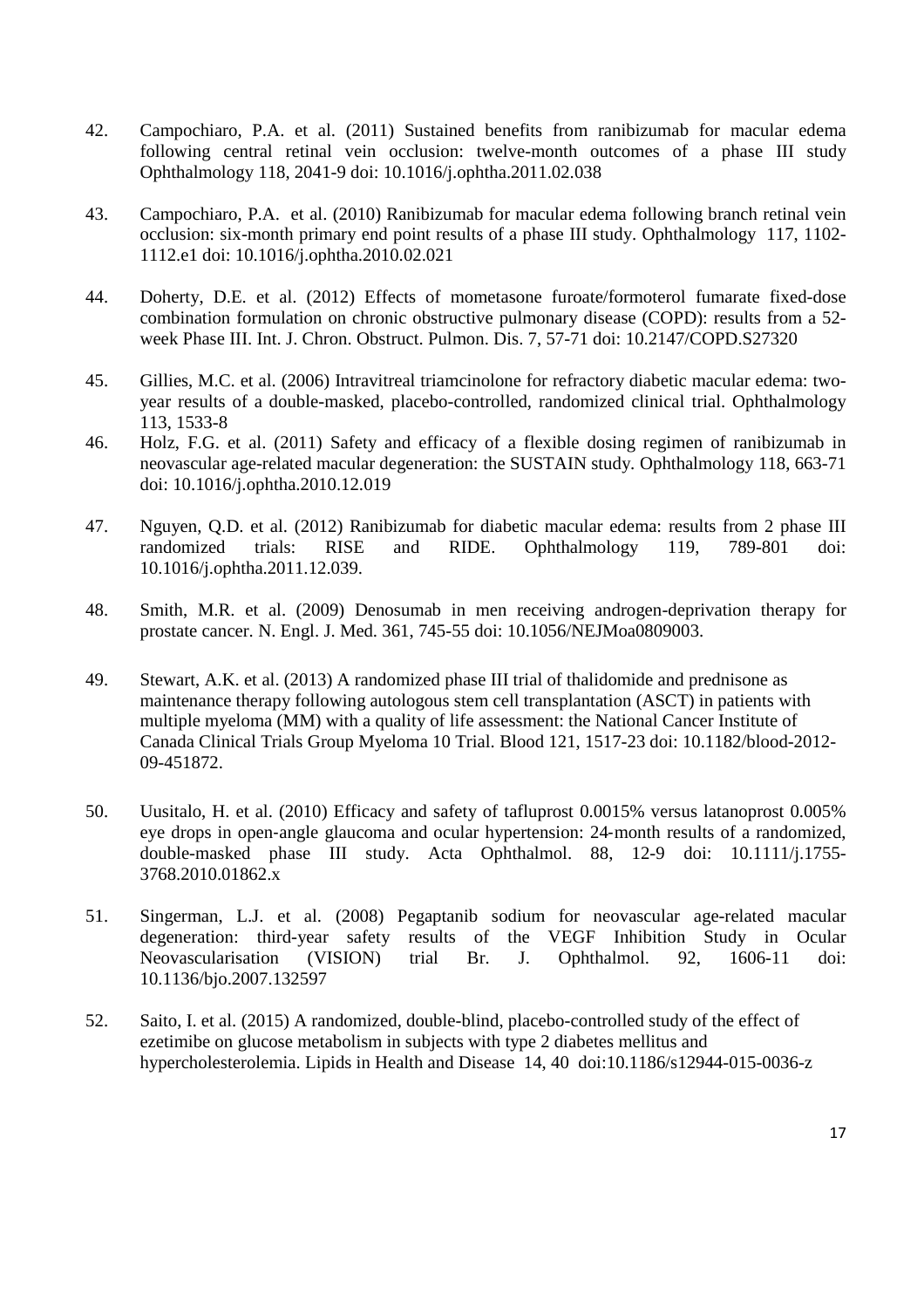53. Delforge, M. et al. (2015) Health-related quality of life in patients with newly diagnosed multiple myeloma in the FIRST trial: lenalidomide plus low-dose dexamethasone versus melphalan, prednisone, thalidomide. Haematologica pii: haematol.2014.120121 54. Henley, D.B. et al. (2015) Adverse events and dropouts in Alzheimer's disease studies:

what can we learn? Alzheimers Dement. 11, 24-31 doi: 10.1016/j.jalz.2013.11.008

- 55. Howell, A. et al. (2005) Results of the ATAC (Arimidex, Tamoxifen, Alone or in Combination) trial after completion of 5 years' adjuvant treatment for breast cancer. Lancet , 365, 60-2
- 56. Mazlumzadeh, M. et al. (2006) Treatment of giant cell arteritis using induction therapy with high-dose glucocorticoids: A double-blind, placebo-controlled, randomized prospective clinical trial. Arthritis Rheum. 54, 3310-8
- 57. Visvanathan, K. et al. (2009) American society of clinical oncology clinical practice guideline update on the use of pharmacologic interventions including tamoxifen, raloxifene, and aromatase inhibition for breast cancer risk reduction. J. Clin. Oncol. 27, 3235-58 doi: 10.1200/JCO.2008.20.5179
- 58. Wassenberg, S. et al. (2005) Very low‐dose prednisolone in early rheumatoid arthritis retards radiographic progression over two years: a multicenter, double‐blind, placebo‐controlled trial Arthritis Rheum. 52, 3371-80
- 59. Woodle, E.S. et al. (2008) A prospective, randomized, double-blind, placebo-controlled multicenter trial comparing early (7 day) corticosteroid cessation versus long-term, low-dose corticosteroid therapy. Ann. Surg. 248, 564-77 doi: 10.1097/SLA.0b013e318187d1da
- 60. Müller, R.B. et al. (2015) Effectiveness, tolerability, and safety of subcutaneous methotrexate in early rheumatoid arthritis: A retrospective analysis of real-world data from the St. Gallen cohort. Semin. Arthritis Rheum. 45, 28-34 doi: 10.1016/j.semarthrit.2015.02.009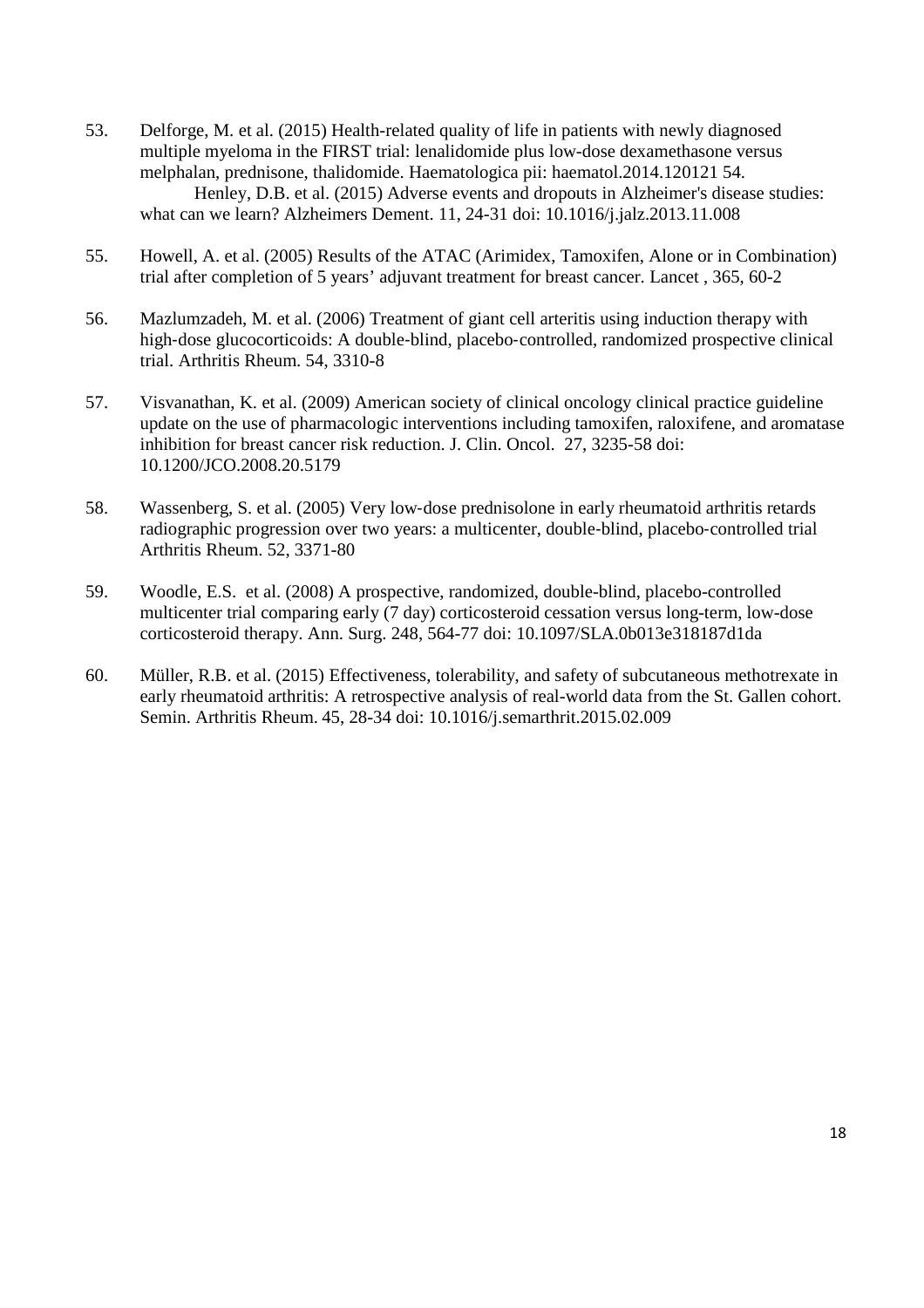**Legends for Tables** 

**Table 1: Findings from a systematic review detailing the prevalence of cataract according to specific drug development phase** 

**Table 2: Key economic model inputs and assumptions on the overall impact of drug development under both base case and screening assay conditions** 

**Table 3: Key economic model outputs according to branded drug price, break-even time and overall cost of the trial**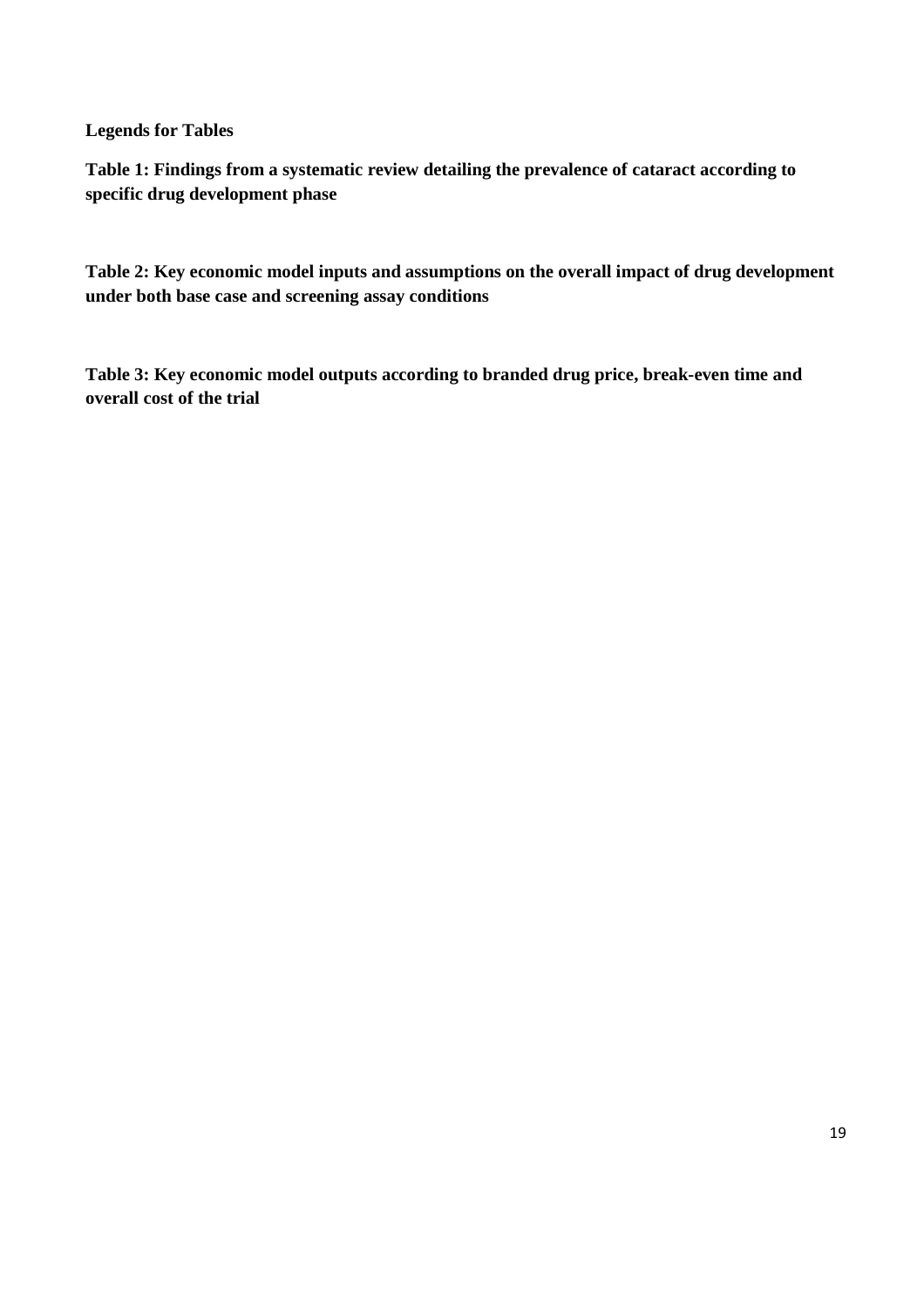| <b>Study Aim</b>                 | Compound of<br>interest | Animal<br>used/Phase    | Number of<br>animals used | Number of<br>cataract eyes | Prevalence of<br>Cataract % (Range) | <b>Impacted Drug</b><br>Progression | Reference         |
|----------------------------------|-------------------------|-------------------------|---------------------------|----------------------------|-------------------------------------|-------------------------------------|-------------------|
| <b>Pre-clinical</b>              |                         |                         |                           |                            |                                     |                                     |                   |
| Carcigenocity                    | Tamoxifen               | Rats                    | 103                       | 38                         | 36.8                                | No                                  | $[20]$            |
| Carcigenocity                    | Toremifene              | Rats                    | 400                       | $\overline{\mathcal{A}}$   | $1-0$                               | No                                  | $[21]$            |
| Cataract                         | Doxorubicin             | Rats                    | 60                        | 26                         | 43.3                                | $\rm No$                            | $[22]$            |
| induction                        |                         |                         |                           |                            |                                     |                                     |                   |
| <b>Overall Pre-</b>              |                         |                         | 563                       | $-68$                      | $12.0\%$ (1.0-43.3%)                |                                     |                   |
| clinical                         |                         |                         |                           |                            |                                     |                                     |                   |
| <b>Phase I</b><br>Retinoblastoma | Mediated                | $\mathbf I$             | $8\,$                     |                            | 12.5                                | No                                  |                   |
| With Vitreous                    | Delivery of             |                         |                           | 1                          |                                     |                                     | $[23]$            |
| <b>Tumor Seeding</b>             | Thymidine               |                         |                           |                            |                                     |                                     |                   |
|                                  | Kinase Followed         |                         |                           |                            |                                     |                                     |                   |
|                                  | by Ganciclovir          |                         |                           |                            |                                     |                                     |                   |
| Retinoblastoma                   | Intra-Arterial          | $\mathbf I$             | $\overline{78}$           | $\overline{2}$             | 2.5                                 | N <sub>o</sub>                      | $[24]$            |
|                                  | Chemotherapy            |                         |                           |                            |                                     |                                     |                   |
| Cancer                           | Tipifarnib and          | I                       | 41                        | 1                          | 2.4                                 | N <sub>o</sub>                      | $[25]$            |
|                                  | Capecitabine            |                         |                           |                            |                                     |                                     |                   |
| Solid tumors and                 | PF-04929113             | $\mathbf I$             | 33                        | $\mathbf{1}$               | 3.0                                 | Yes                                 | $[26]$            |
| lymphomas                        |                         |                         |                           |                            |                                     |                                     |                   |
| Lung Cancer                      | Gefitinib with          | $\mathbf{I}$            | 14                        | 1                          | $\overline{7.1}$                    | Yes                                 | $[27]$            |
|                                  | radiation and           |                         |                           |                            |                                     |                                     |                   |
|                                  | cisplatin               |                         |                           |                            |                                     |                                     |                   |
| Retinal                          | Ciliary                 | $\mathbf I$             | $\overline{10}$           | $\mathbf{1}$               | 10.0                                | N <sub>o</sub>                      | $[28]$            |
| Degeneration                     | neurotrophic            |                         |                           |                            |                                     |                                     |                   |
|                                  | factor                  |                         |                           |                            |                                     |                                     |                   |
| Myeloma                          | NVP-AUY922              | $\bf I$                 | 24                        | 1                          | 4.2                                 | $\rm No$                            | $[29]$            |
| Overall                          |                         |                         | 208                       | 8                          | 3.8 % $(2.4-12.5\%)$                |                                     |                   |
| <b>Phase II</b>                  |                         |                         |                           |                            |                                     |                                     |                   |
| Macular edema                    | Ranibizumab             | $\rm II$                | 10                        | $\boldsymbol{0}$           | 0.0                                 | $\rm No$                            | $[30]$            |
| Gynaecologic                     | Ixapebilone             | $\rm II$                | 49                        | $\mathbf{1}$               | 2.0                                 | N <sub>o</sub>                      | $[31]$            |
| cancers                          |                         |                         |                           |                            |                                     |                                     |                   |
| Retinoblastoma                   | Intra-arterial          | $\rm II$                | 78                        | $\mathbf{0}$               | 0.0                                 | N <sub>o</sub>                      | $[32]$            |
|                                  | chemotherapy            |                         |                           |                            |                                     |                                     |                   |
| Macular edema                    | Dexamethasone           | $\rm II$                | 997                       | $\boldsymbol{0}$           | 0.0                                 | No                                  | $[33]$            |
| Lymphomas                        | Radiation               | $\rm II$                | 37                        | 3                          | 8.1                                 | $\rm No$                            | $[34]$            |
| Alzheimer's                      | Bapineuzumab            | $\rm II$                | 125                       | 5                          | 4.0                                 | Yes                                 | $[35]$            |
| <b>Breast cancer</b>             | Gemcitabine             | $\overline{\rm II}$     | 68                        |                            | 1.5                                 | No                                  | $[36]$            |
| Lung cancer                      | Cetuximab and           | $\overline{\mathbf{I}}$ | $\overline{34}$           |                            | 2.9                                 | $\rm No$                            | $[37]$            |
|                                  | chemoradiation          |                         |                           |                            |                                     |                                     |                   |
| Macular Edema                    | Dexamethasone           | $\overline{\mathbf{u}}$ | $\overline{315}$          | $\overline{7}$             | $\overline{2\cdot 2}$               | $\rm No$                            | $\overline{[38]}$ |
| Overall Phase II                 |                         |                         |                           |                            | $1.0\%$ (0.0-8.1%)                  |                                     |                   |
|                                  |                         |                         | 1713                      | 18                         |                                     |                                     |                   |
| <b>Phase III</b>                 |                         |                         |                           |                            |                                     |                                     |                   |
| Dry Eye                          | Cyclosporine            | $\rm III$               | 412                       | 3                          | $\overline{0.7}$                    | $\rm No$                            | $[39]$            |
| Macular                          | Ranibizumab             | $\rm III$               | 4,300                     | $\overline{3}$             | 0.0                                 | $\rm No$                            | $[40]$            |
| Degeneration                     |                         |                         |                           |                            |                                     |                                     |                   |
| Macular                          | Ranibizumab &           | $\overline{III}$        | 423                       | 11                         | 2.6                                 | $\rm No$                            | $[41]$            |
| Degeneration                     | Verteporfin             |                         |                           |                            |                                     |                                     |                   |
| Macular Edema                    | Ranibizumab             | $\rm III$               | 261                       | 14                         | 5.4                                 | No                                  | $[42]$            |
| Macular Edema                    | Ranibuzimab             | $\overline{\rm III}$    | 264                       | $\overline{5}$             | $\overline{1.9}$                    | $\rm No$                            | $[43]$            |

# **Table 1:**

20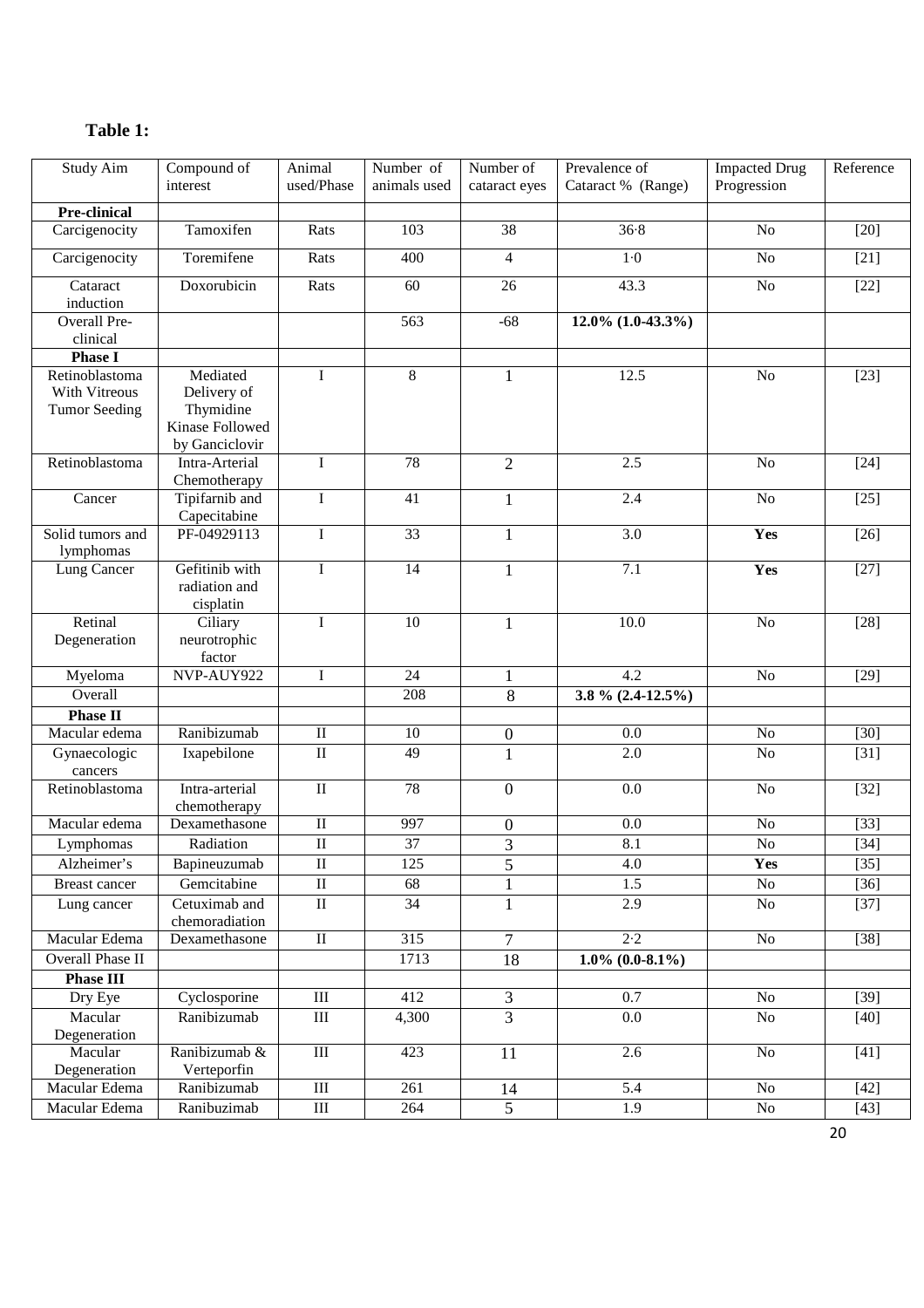| Chronic<br>obstructive<br>pulmonary<br>disease | Mometasone<br>furate/formeterol<br>fumarate          | III                              | 1,196  | 6               | $\overline{0.5}$      | Followed up     | $[44]$            |
|------------------------------------------------|------------------------------------------------------|----------------------------------|--------|-----------------|-----------------------|-----------------|-------------------|
| Macular Edema                                  | Triamcinolone<br>acetonide                           | $\mathop{\mathrm{III}}\nolimits$ | 43     | 15              | 34.8                  | Followed up     | $[45]$            |
| Macular<br>Degeneration                        | Ranibizumab                                          | $\mathop{\rm III}\nolimits$      | 249    | $\mathbf{1}$    | 0.4                   | N <sub>o</sub>  | $[46]$            |
| Macular Edema                                  | Ranibizumab                                          | $\rm III$                        | 377    | 3               | 0.8                   | N <sub>o</sub>  | $[47]$            |
| <b>Prostate Cancer</b>                         | Denosumab                                            | $\overline{III}$                 | 734    | $\overline{35}$ | $\overline{4.8}$      | No              | $\overline{[48]}$ |
| Myeloma                                        | Thalidomide &<br>Prednisone                          | $\overline{III}$                 | 332    | 6               | $\overline{1.8}$      | N <sub>o</sub>  | $[49]$            |
| Glaucoma                                       | Tafluprost &<br>Latanoprost                          | $\overline{III}$                 | 402    | $\overline{18}$ | $\overline{4.5}$      | $\overline{No}$ | $\overline{[50]}$ |
| Macular<br>Degeneration                        | Pegaptanib<br>sodium                                 | $\overline{III}$                 | 161    | 23              | 14.3                  | N <sub>o</sub>  | $[51]$            |
| <b>Diabetes</b>                                | Ezetimibe                                            | III                              | 152    | 1               | 0.7                   | No              | $[52]$            |
| Myeloma                                        | Lenalidomide<br>and low-dose<br>dexamethasone<br>arm | $\overline{III}$                 | 1076   | 38              | 3.5                   | N <sub>o</sub>  | $\overline{[53]}$ |
| Alzheimer's                                    | Placebo                                              | $\overline{III}$                 | 1054   | $\overline{12}$ | $1-1$                 | N <sub>o</sub>  | $[54]$            |
| <b>Overall Phase III</b>                       |                                                      |                                  | 11,436 | 194             | $1.7\% (0.0-34.8\%)$  |                 |                   |
| <b>Phase IV</b>                                |                                                      |                                  |        |                 |                       |                 |                   |
| <b>Breast cancer</b>                           | Armiidex and<br>Tamoxifen                            | $\overline{\text{IV}}$           | 9,366  | 395             | 4.2                   | N <sub>o</sub>  | $[55]$            |
| Arthritis                                      | Glucocorticoids                                      | IV                               | 27     | $\mathbf{1}$    | 3.7                   | No              | $[56]$            |
| <b>Breast cancer</b>                           | Tamoxifen,<br>Raloxifene, &<br>Aromatas              | $\overline{IV}$                  | 19,471 | 707             | $\overline{3.6}$      | N <sub>o</sub>  | $[57]$            |
| Arthritis                                      | Prednisolone                                         | $\overline{IV}$                  | 192    | 11              | $\overline{5.7}$      | N <sub>o</sub>  | $[58]$            |
| Post-Kidney<br>transplant                      | Corticosteroids                                      | IV                               | 386    | 9               | 2.3                   | N <sub>o</sub>  | $[59]$            |
| Arthritis                                      | Methotrexate                                         | IV                               | 70     | $\overline{2}$  | 2.9                   | No              | [60]              |
| Overall Phase IV                               |                                                      |                                  | 29,512 | 1,125           | $3.8\%$ $(2.3-5.7\%)$ |                 |                   |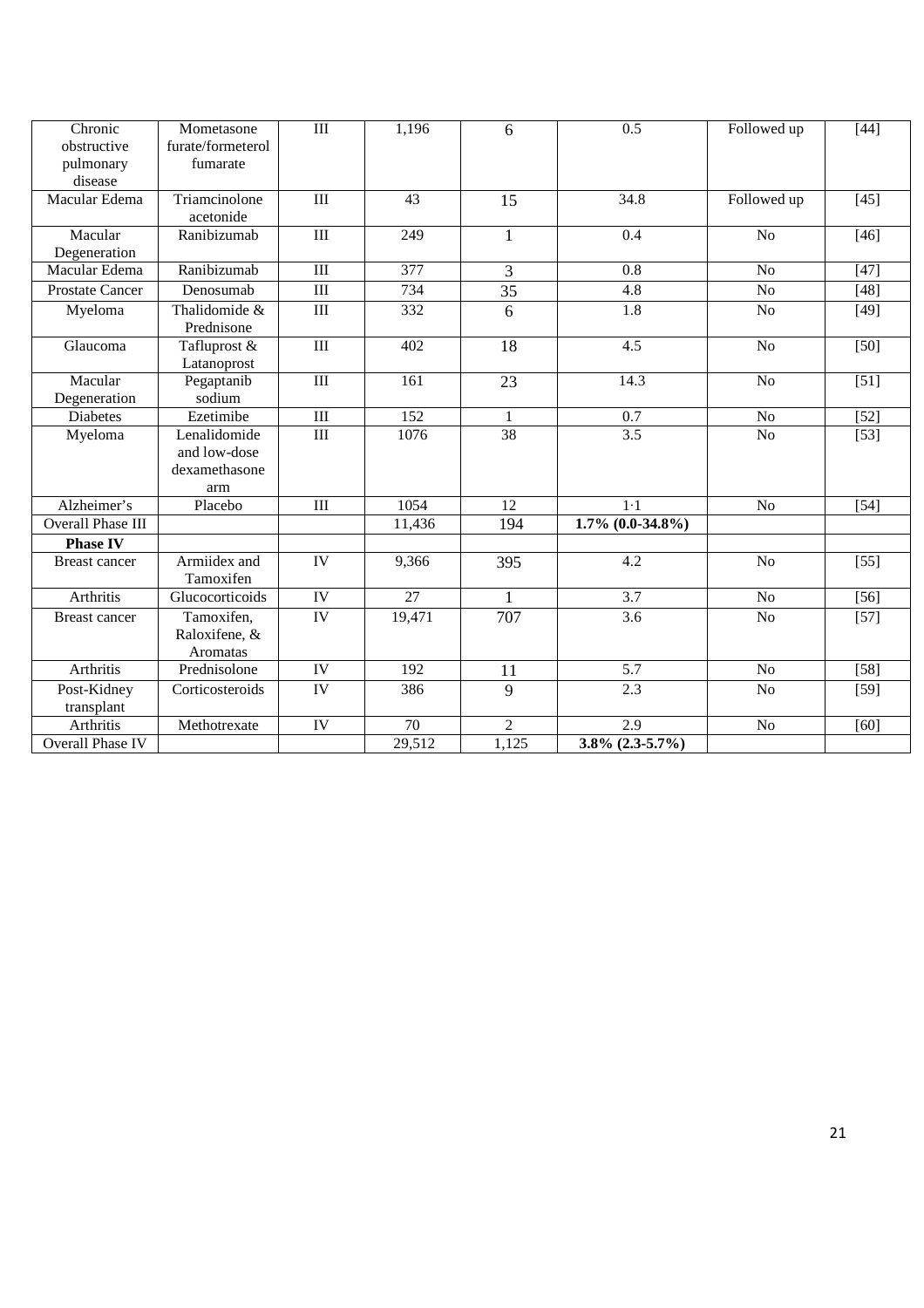| 'able |  |
|-------|--|
|-------|--|

| Variable of Interest                                                         | Clinical<br>Pre- | Phase  | ᆷ<br>Phase | Phase III | Phase IV       | Reference                   |
|------------------------------------------------------------------------------|------------------|--------|------------|-----------|----------------|-----------------------------|
| <b>Model Inputs</b>                                                          |                  |        |            |           |                |                             |
| <b>Number of Animals/Patients</b>                                            | 800              | 80     | 100        | 1,000     | 10,000         | 9                           |
| Discount rate $= 3.5\%$                                                      |                  |        |            |           |                | 10                          |
| Average branded price US\$ 65.40                                             |                  |        |            |           |                | 11                          |
| Expected yearly sales $= 1,000,000$ units                                    |                  |        |            |           |                | Model                       |
| Time for phase of the trial in years                                         | $\overline{3}$   | 1.8    | 2.1        | 2.5       | $\overline{2}$ | 9                           |
| Cost of cataracts surgery for both eyes<br>(US\$)                            | $\overline{0}$   | 2,710  | 2,710      | 2,710     | 2,710          | 8                           |
| Initial nominal cost per animal/patient in<br>trial (US\$)                   | 7,500            | 15,700 | 19,300     | 26,000    | $\mathbf{0}$   | 6,7                         |
|                                                                              |                  |        |            |           |                |                             |
| <b>Control Parameters</b>                                                    |                  |        |            |           |                |                             |
| Probability of a favourable outcome (a)                                      | 0.4              | 0.15   | 0.32       | 0.26      | 0.1            | Model                       |
| Probability of adverse event (i.e. cataract)<br>(b)                          | 0.1              | 0.05   | 0.02       | 0.02      | 0.01           | Model                       |
|                                                                              |                  |        |            |           |                |                             |
| Treatment Parameters (Base case, no<br>screening assay)                      |                  |        |            |           |                |                             |
| Probability of a favourable outcome $(c)$                                    | 0.8              | 0.9    | 0.8        | 0.9       | 1.0            | Model                       |
| Probability of adverse event (i.e. cataract)<br>(d)                          | 0.22             | 0.088  | 0.03       | 0.037     | 0.048          | Model                       |
|                                                                              |                  |        |            |           |                |                             |
| Conditional probability of success in<br>each stage of the trial $(CP=c-a)$  | 0.40             | 0.75   | 0.48       | 0.64      | 0.90           | 9                           |
|                                                                              |                  |        |            |           |                |                             |
| Conditional probability of cataract in<br>each stage of the trial $(CP=d-b)$ | 0.12             | 0.038  | 0.01       | 0.017     | 0.038          | Systematic<br>review        |
|                                                                              |                  |        |            |           |                |                             |
| <b>Treatment Parameters</b> (Screening Assay)                                |                  |        |            |           |                |                             |
| Probability of a favourable outcome                                          | 0.8              | 0.9    | 0.8        | 0.9       | 1.0            | Model                       |
| Probability of adverse event (i.e. cataract)                                 | 0.1              | 0.05   | 0.02       | 0.02      | 0.01           | (Base equal<br>to controls) |